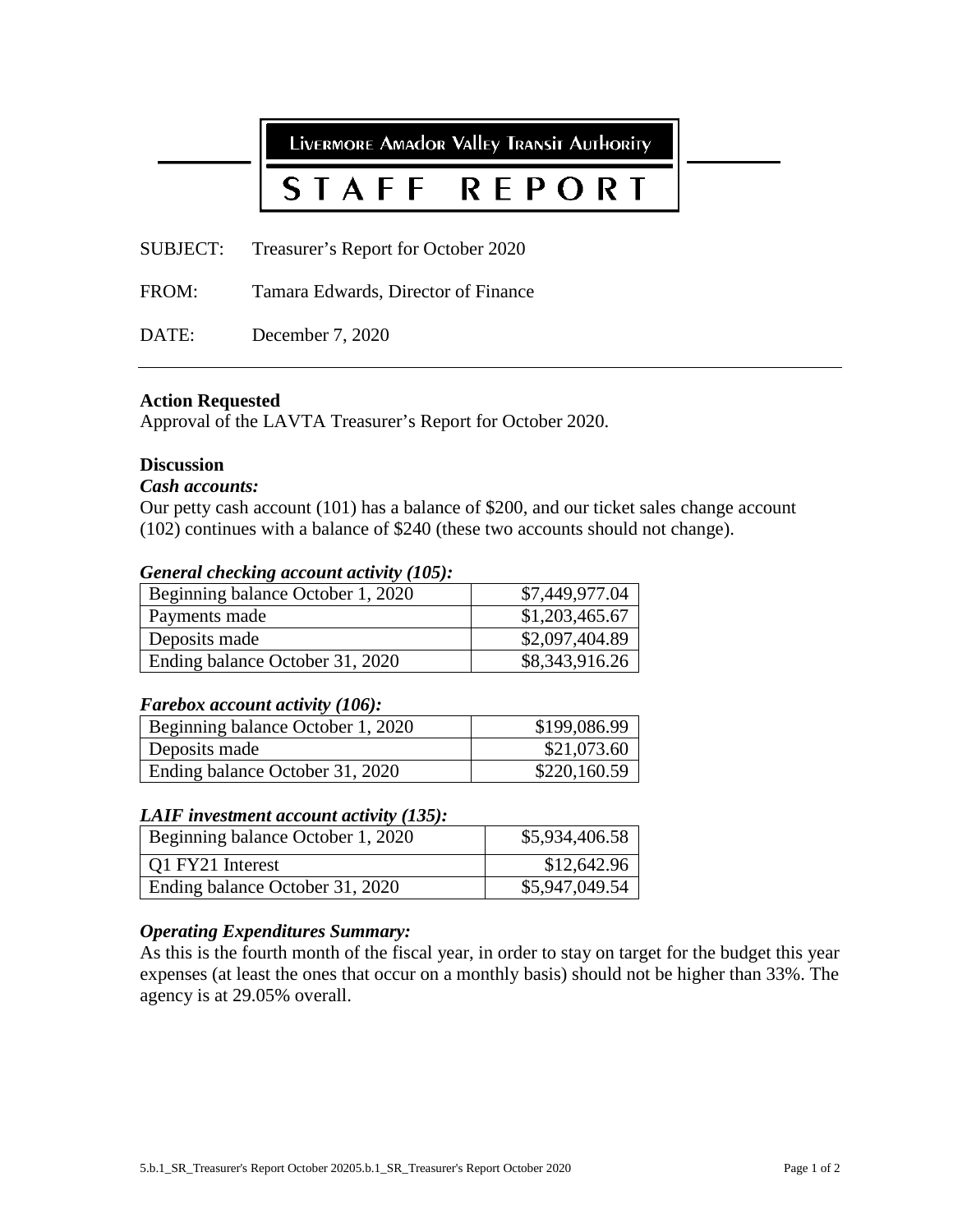# *Operating Revenues Summary:*

While expenses are at 29.05%, revenues are at 30.4%, providing for a healthy cashflow.

# **Recommendation**

Staff recommends that the Board of Directors approve the LAVTA Treasurer's Report for October 2020.

Attachments:

1. October 2020 Treasurer's Report

*Approved:*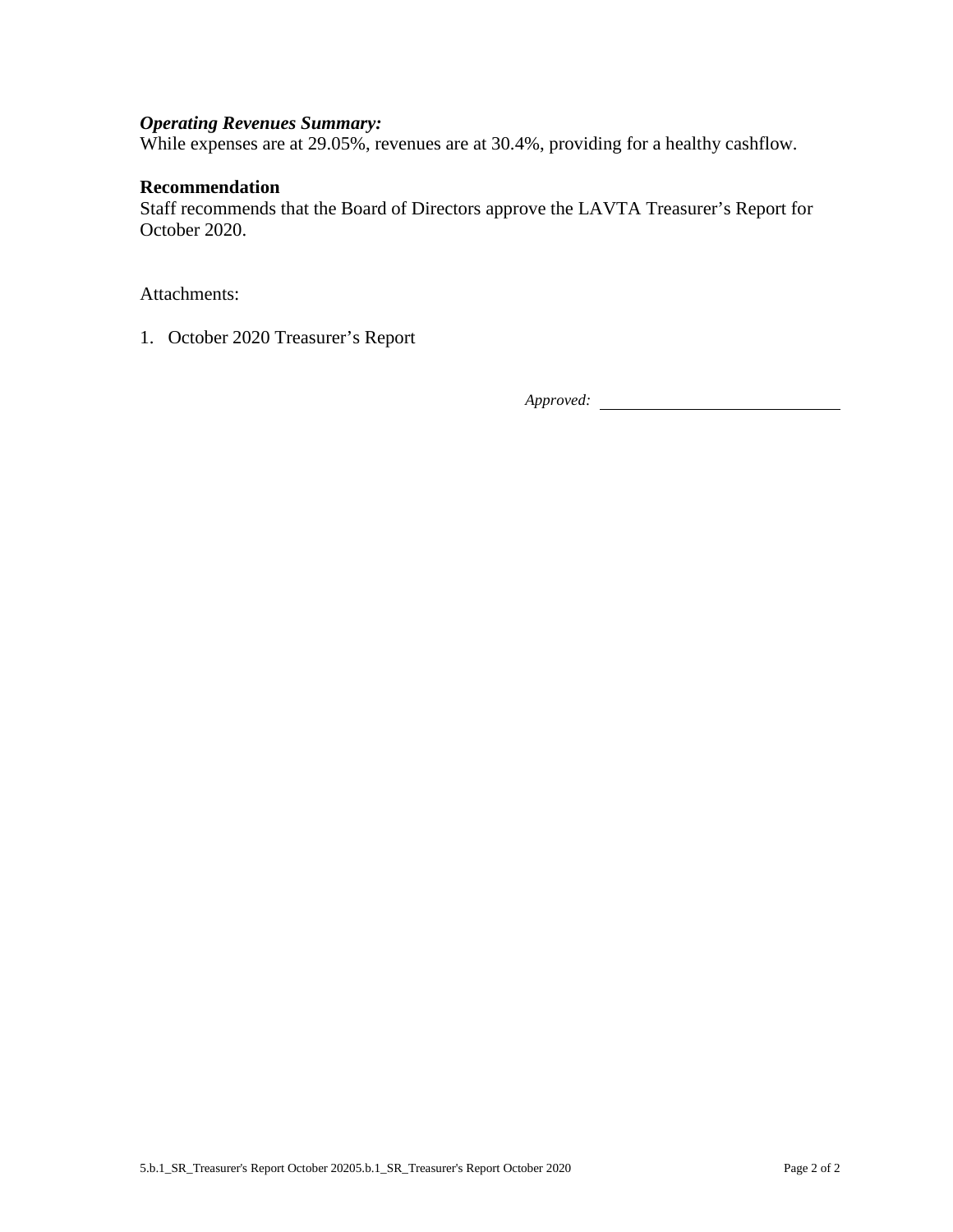# **LIVERMORE AMADOR VALLEY TRANSIT AUTHORITY BALANCE SHEET FOR THE PERIOD ENDING: October 31, 2020**

#### **ASSETS:**

| 101 PETTY CASH                       | 200        |
|--------------------------------------|------------|
| 102 TICKET SALES CHANGE              | 240        |
| 105 CASH - GENERAL CHECKING          | 8,343,916  |
| 106 CASH - FIXED ROUTE ACCOUNT       | 220,160    |
| 107 Clipper Cash                     | 93,460     |
| 108 Rail                             | 3,019,290  |
| 109 BOC                              | 46         |
| 120 ACCOUNTS RECEIVABLE              | 323,447    |
| 135 INVESTMENTS - LAIF               | 5,976,300  |
| 150 PREPAID EXPENSES                 | (339)      |
| 160 OPEB ASSET                       | 802,201    |
| 165 DEFFERED OUTFLOW-Pension Related | 588,141    |
| 166 DEFFERED OUTFLOW-OPEB            | 64,410     |
| 170 INVESTMENTS HELD AT CALTIP       | O          |
| 111 NET PROPERTY COSTS               | 63,949,337 |
|                                      |            |

## **TOTAL ASSETS 83,380,809**

# **LIABILITIES:**

| 205 ACCOUNTS PAYABLE                      | 226,371   |
|-------------------------------------------|-----------|
| 211 PRE-PAID REVENUE                      | 2,035,665 |
| 21101 Clipper to be distributed           | (11, 297) |
| 22000 FEDERAL INCOME TAXES PAYABLE        | 34        |
| 22010 STATE INCOME TAX                    | (10)      |
| 22020 FICA MEDICARE                       | (112)     |
| 22050 PERS HEALTH PAYABLE                 | 0         |
| 22040 PERS RETIREMENT PAYABLE             | (330)     |
| 22030 SDI TAXES PAYABLE                   | 0         |
| 22070 AMERICAN FIDELITY INSURANCE PAYABLE | 571       |
| 22090 WORKERS' COMPENSATION PAYABLE       | 9,355     |
| 22100 PERS-457                            | 0         |
| 22110 Direct Deposit Clearing             | O         |
| 23101 Net Pension Liability               | 1,212,136 |
| 23105 Deferred Inflow- OPEB Related       | 203,209   |
| 23104 Deferred Inflow- Pension Related    | 81,681    |
| 23103 INSURANCE CLAIMS PAYABLE            | 95,072    |
| 23102 UNEMPLOYMENT RESERVE                | (397)     |
|                                           |           |

#### **TOTAL LIABILITIES 3,851,949**

#### **FUND BALANCE:**

| 301 FUND RESERVE                       | (7,734,299) |
|----------------------------------------|-------------|
| 304 GRANTS, DONATIONS, PAID-IN CAPITAL | 77.154.817  |
| 30401 SALE OF BUSES & EQUIPMENT        | 84.491      |
| <b>FUND BALANCE</b>                    | 10.023.851  |
|                                        |             |

### **TOTAL FUND BALANCE 79,528,860**

#### **TOTAL LIABILITIES & FUND BALANCE 83,380,809**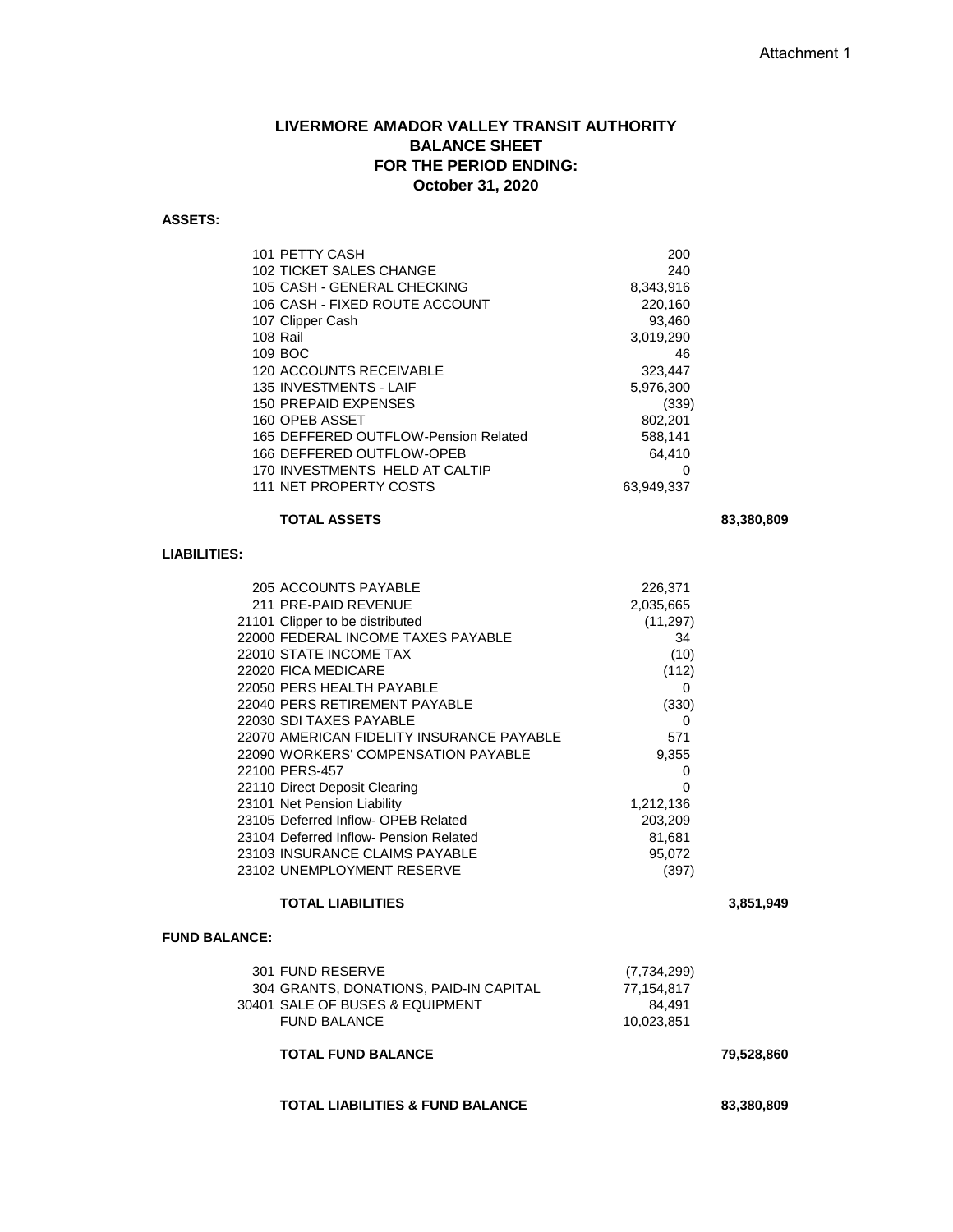#### **LIVERMORE AMADOR VALLEY TRANSIT AUTHORITY REVENUE REPORT FOR THE PERIOD ENDING: October 31, 2020**

| <b>ACCOUNT</b>        | <b>DESCRIPTION</b>                               | <b>BUDGET</b> | <b>CURRENT</b><br><b>MONTH</b> | <b>YEAR TO</b><br><b>DATE</b> | <b>BALANCE</b><br><b>AVAILABLE</b> | <b>PERCENT</b><br><b>BUDGET</b><br><b>EXPENDED</b> |  |
|-----------------------|--------------------------------------------------|---------------|--------------------------------|-------------------------------|------------------------------------|----------------------------------------------------|--|
|                       |                                                  |               |                                |                               |                                    |                                                    |  |
|                       | 4010100 Fixed Route Passenger Fares              | 340,455       | 29,344                         | 29.739                        | 310,716                            | 8.7%                                               |  |
|                       | 4020000 Business Park Revenues                   | 72,020        | 0                              | 40,011                        | 32,009                             | 55.6%                                              |  |
|                       | 4020500 Special Contract Fares                   | 218,288       | 20,005                         | 20,005                        | 198,283                            | 9.2%                                               |  |
|                       | 4020500 Special Contract Fares - Paratransit     | 30,000        | 0                              | 0                             | 30,000                             | 0.0%                                               |  |
|                       | 4010200 Paratransit Passenger Fares              | 93,750        | 2,782                          | 3,237                         | 90,514                             | 3.5%                                               |  |
| 4060100 Concessions   |                                                  | 20,820        | 7,712                          | 7,712                         | 13,108                             | 37.0%                                              |  |
|                       | 4060300 Advertising Revenue                      | 30,000        | 0                              | 6,096                         | 23,904                             | 20.3%                                              |  |
|                       | 4070400 Miscellaneous Revenue-Interest           | 25,000        | 12,643                         | 12,643                        | 12,357                             | 50.6%                                              |  |
|                       | 4070300 Non tranpsortation revenue               | 86,052        | 10,328                         | 32,876                        | 53,176                             | 38.2%                                              |  |
|                       | 4090100 Local Transportation revenue             | 538,506       | 0                              | 1,720,818                     | (1, 182, 312)                      | 319.6%                                             |  |
|                       | 4099100 TDA Article 4.0 - Fixed Route            | 6,041,384     | 957,390                        | 957,390                       | 5,083,994                          | 15.8%                                              |  |
|                       | 4099500 TDA Article 4.0-BART                     | 58,163        | 8,003                          | 22,390                        | 35,773                             | 38.5%                                              |  |
|                       | 4099200 TDA Article 4.5 - Paratransit            | 87,527        | 12,698                         | 21,666                        | 65,861                             | 24.8%                                              |  |
|                       | 4099600 Bridge Toll- RM2, RM1                    | 348,502       | 0                              | 0                             | 348,502                            | 0.0%                                               |  |
|                       | 4110100 STA Funds-Partransit                     | 66,305        | 0                              | 0                             | 66,305                             | 0.0%                                               |  |
|                       | 4110500 STA Funds- Fixed Route BART              | 415,450       | 0                              | 0                             | 415,450                            | 0.0%                                               |  |
| 4110100 STA Funds-pop |                                                  | 793,498       | 0                              | 0                             | 793,498                            | 0.0%                                               |  |
| 4110100 STA Funds-rev |                                                  | 208,552       | 0                              | 0                             | 208,552                            | 0.0%                                               |  |
| 4110100 STA Block     |                                                  | 888,731       | 0                              | 0                             | 888,731                            | 0.0%                                               |  |
|                       | 4110100 STA Funds- Lifeline                      | 38,281        | 0                              | 0                             | 38,281                             | 0.0%                                               |  |
| 4110100 Caltrans      |                                                  | 250,000       | 0                              | 0                             | 250,000                            | 0.0%                                               |  |
|                       | 4130000 FTA Section CARES Act                    | 5,000,000     | 533,740                        | 1,726,432                     | 3,273,568                          | 100.0%                                             |  |
|                       | 4130000 FTA Section 5307 ADA Paratransit         | 412,325       | 0                              | 0                             | 412,325                            | 0.0%                                               |  |
| 4130000 FTA TPI       |                                                  | 88,000        | 0                              | 0                             | 88,000                             | 100.0%                                             |  |
| 4640500 Measure B Gap |                                                  | 23,859        | 43,431                         | 43,431                        | (19, 572)                          | 100.0%                                             |  |
|                       | 4640500 Measure B Express Bus                    |               | 0                              | 0                             |                                    | 100.0%                                             |  |
|                       | 4640100 Measure B Paratransit Funds-Fixed Route  | 559,135       | 102,835                        | 193,295                       | 365,840                            | 34.6%                                              |  |
|                       | 4640100 Measure B Paratransit Funds-Paratransit  | 103,034       | 18,956                         | 35,631                        | 67,403                             | 34.6%                                              |  |
|                       | 4640200 Measure BB Paratransit Funds-Fixed Route | 413,424       | 76,297                         | 143,103                       | 270,321                            | 34.6%                                              |  |
|                       | 4640200 Measure BB Paratransit Funds-Paratransit | 202,370       | 37,347                         | 70,049                        | 132,321                            | 34.6%                                              |  |
| <b>RAIL</b>           |                                                  | $\pmb{0}$     | 0                              | 210,800                       |                                    |                                                    |  |
|                       | <b>TOTAL REVENUE</b>                             | 17,453,431    | 1,873,512                      | 5,297,323                     | 12,366,908                         | 30.4%                                              |  |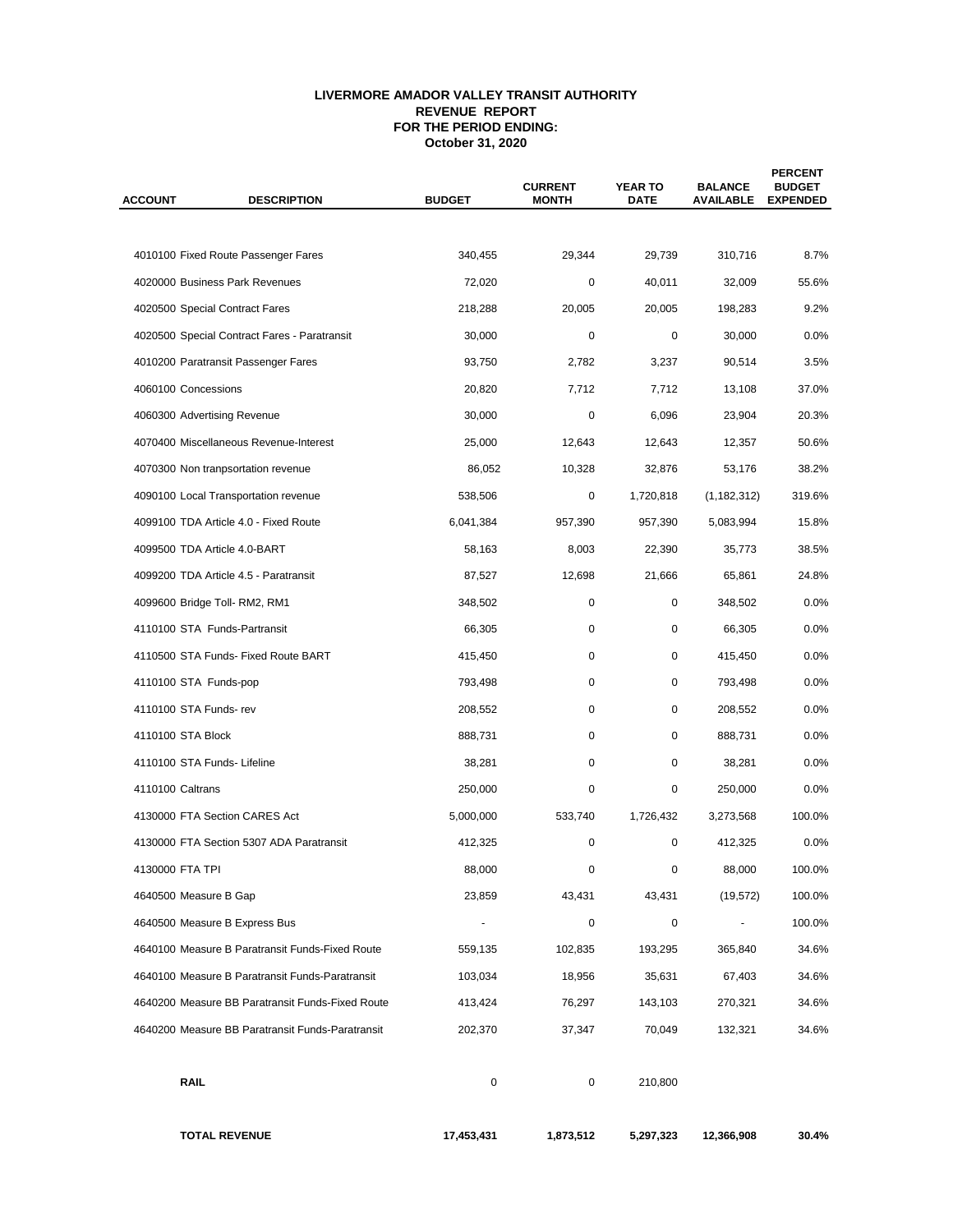# **LIVERMORE AMADOR VALLEY TRANSIT AUTHORITY OPERATING EXPENDITURES FOR THE PERIOD ENDING:**

**October 31, 2020**

 $\overline{\phantom{0}}$ 

|          |                                             | <b>BUDGET</b>             | <b>CURRENT</b><br><b>MONTH</b> | <b>YEAR TO</b><br><b>DATE</b> | <b>BALANCE</b> | <b>PERCENT</b><br><b>BUDGET</b><br><b>AVAILABLE EXPENDED</b> |
|----------|---------------------------------------------|---------------------------|--------------------------------|-------------------------------|----------------|--------------------------------------------------------------|
|          |                                             |                           |                                |                               |                |                                                              |
| 501 02   | Salaries and Wages                          | \$1,670,376               | \$118,697                      | \$535,743                     | \$1,134,633    | 32.07%                                                       |
| 502 00   | <b>Personnel Benefits</b>                   | \$999,960                 | \$57,454                       | \$328,273                     | \$671,687      | 32.83%                                                       |
| 503 00   | <b>Professional Services</b>                | \$1,148,380               | \$66,537                       | \$145,561                     | \$1,002,819    | 12.68%                                                       |
| 503 05   | Non-Vehicle Maintenance                     | \$825,443                 | \$64,395                       | \$330,107                     | \$495,336      | 39.99%                                                       |
| 503 99   | Communications                              | \$5,500                   | \$202                          | \$253                         | \$5,247        | 4.60%                                                        |
| 504 01   | <b>Fuel and Lubricants</b>                  | \$1,021,500               | \$25,297                       | \$116,036                     | \$905,464      | 11.36%                                                       |
| 504 03   | Non contracted vehicle maintenance          | \$3,000<br>\$0<br>\$4,572 |                                |                               | (\$1,572)      | 152.40%                                                      |
| 504 99   | <b>Office/Operating Supplies</b>            | \$56,030                  | \$8,370                        | \$11,865                      | \$44,165       | 21.18%                                                       |
| 504 99   | Printing                                    | \$67,000                  | \$9,405                        | \$11,379                      | \$55,621       | 16.98%                                                       |
| 505 00   | <b>Utilities</b>                            | \$351,235                 | \$21,921                       | \$73,846                      | \$277,389      | 21.02%                                                       |
| 506 00   | Insurance                                   | \$682,703                 | (\$885)                        | \$556,548                     | \$126,155      | 81.52%                                                       |
| 507 99   | <b>Taxes and Fees</b>                       | \$277,000                 | \$4,107                        | \$15,515                      | \$261,485      | 5.60%                                                        |
| 508 01   | <b>Purchased Transportation Fixed Route</b> | \$8,755,092               | \$649,376                      | \$2,663,562                   | \$6,091,531    | 30.42%                                                       |
| 2-508 02 | <b>Purchased Transportation Paratransit</b> | \$1,314,813               | \$66,729                       | \$247,935                     | \$1,066,878    | 18.86%                                                       |
| 508 03   | Purchased Transportation WOD                | \$76,026                  | \$4,862                        | \$7,055                       | \$68,971       | 9.28%                                                        |
| 509 00   | Miscellaneous                               | \$179,477                 | \$12,326                       | \$41,351                      | \$138,126      | 23.04%                                                       |
| 509 02   | <b>Professional Development</b>             | \$39,500                  | \$765                          | \$2,261                       | \$37,239       | 5.72%                                                        |
| 509 08   | Advertising                                 | \$60,000                  | \$0                            | \$1,200                       | \$58,800       | 2.00%                                                        |
|          |                                             |                           |                                |                               |                |                                                              |
|          | <b>TOTAL</b>                                | \$17,533,035              | \$1,109,559                    | \$5,093,061                   | \$12,439,974   | 29.05%                                                       |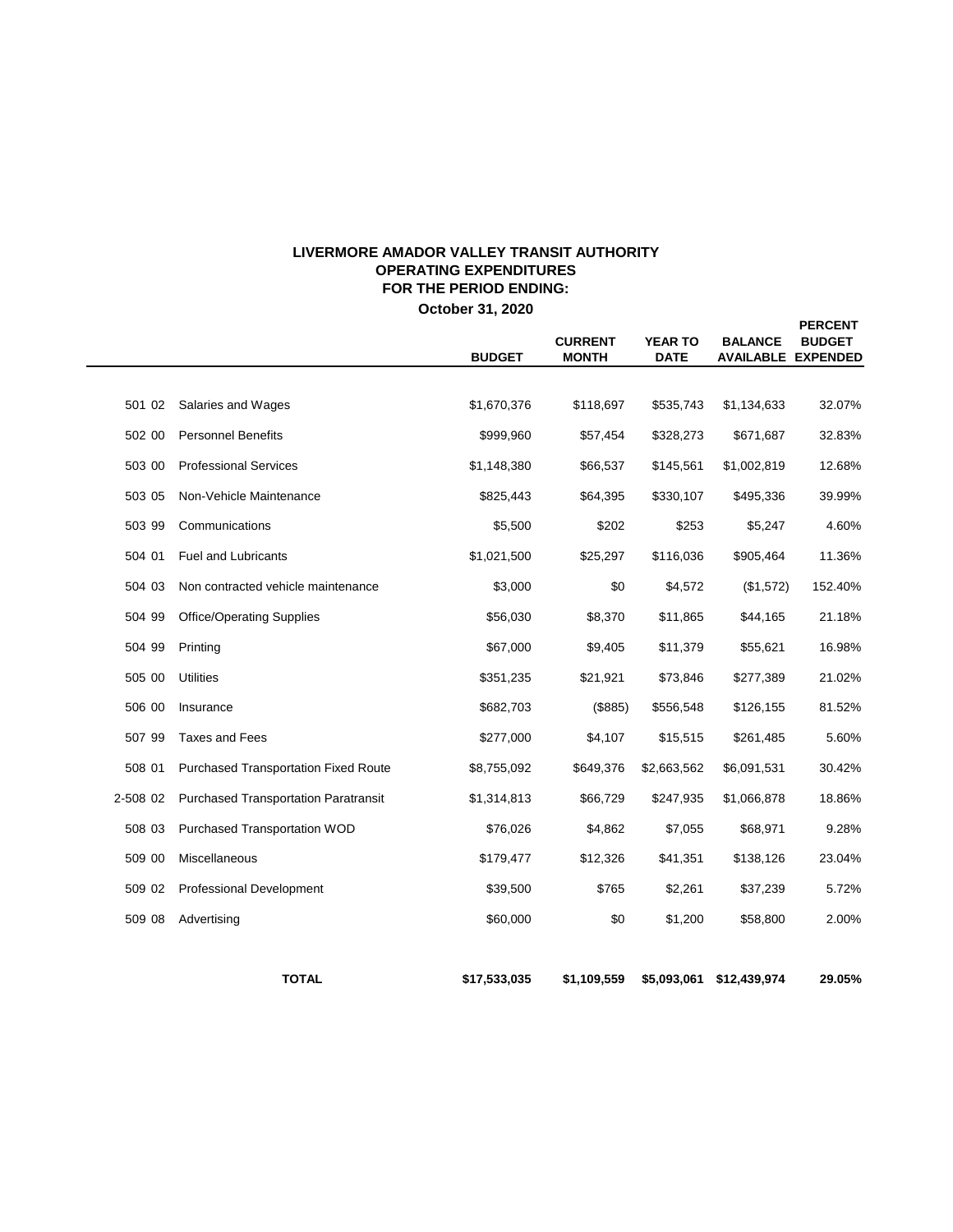#### **LIVERMORE AMADOR VALLEY TRANSIT AUTHORITY CAPITAL REVENUE AND EXPENDITURE REPORT (Page 1 of 2) FOR THE PERIOD ENDING: October 31, 2020**

| <b>ACCOUNT</b>         | <b>DESCRIPTON</b>                        | <b>BUDGET</b> | <b>CURRENT</b><br><b>MONTH</b> | <b>YEAR TO</b><br><b>DATE</b> | <b>BALANCE</b><br><b>AVAILABLE</b> | <b>PERCENT</b><br><b>BUDGET</b><br><b>EXPENDED</b> |
|------------------------|------------------------------------------|---------------|--------------------------------|-------------------------------|------------------------------------|----------------------------------------------------|
| <b>REVENUE DETAILS</b> |                                          |               |                                |                               |                                    |                                                    |
|                        | 4090594 TDA (office and facility equip)  | 199,000       | 0                              | 0                             | 199,000                            | 0.00%                                              |
|                        | 4090194 TDA Shop repairs and replacement | 100,000       | 0                              | 0                             | 100,000                            | 0.00%                                              |
|                        | 4091794 Bus stop improvements            | 416,000       | 0                              | 0                             | 416,000                            | 0.00%                                              |
|                        | 4090994 Radio Upgrade                    | 6,700         | 0                              | 0                             | 6,700                              | 0.00%                                              |
|                        | 4090794 TDA Transit Center Improvements  | 110,000       | 0                              | $\mathbf 0$                   | 110,000                            | 0.00%                                              |
| 409??94                | <b>TDA (Transit Capital)</b>             | 100,000       | 0                              | 0                             | 100,000                            | 0.00%                                              |
|                        | 4092094 TDA (Major component rehab)      | 410,000       | 0                              | 0                             | 410,000                            | 0.00%                                              |
|                        | 4091294 TDA Doolan Tower Upgrade         | 30,000        | 0                              | 0                             | 30,000                             | 0.00%                                              |
|                        | 4091691 SAV BAAQMD                       | 168,194       | 0                              | $\mathbf 0$                   | 168,194                            | 0.00%                                              |
|                        | 4090691 CIP Shelters                     | 1,277,410     | 0                              |                               |                                    |                                                    |
|                        | 4090694 TDA TSP                          | 66,000        | 0                              | 0                             | 66,000                             | 0.00%                                              |
| 409xx94                | Bus add ons                              | 266,000       | 0                              | 0                             | 266,000                            | 0.00%                                              |
|                        | 4090294 TDA Atlantis                     | 350.000       | 0                              | 0                             | 350,000                            | 0.00%                                              |
| 409xx94                | <b>TDA Real Time APC</b>                 | 200,000       | 0                              | 0                             | 200,000                            | 0.00%                                              |
| 409xx91                | <b>TVTC TSP</b>                          | 1,140,000     | 0                              |                               |                                    |                                                    |
|                        | 4111700 SGR shelters and stops           | 80,640        | 0                              | 0                             | 80,640                             | 0.00%                                              |
|                        | 4110500 Prop 1B office and facility      | 200,962       | 0                              | 0                             | 200,962                            | 0.00%                                              |
|                        | 411 Prop 1B Transit Center               | 20,000        | $\Omega$                       | 0                             | 20,000                             | 0.00%                                              |
|                        | 411 Dublin Parking garage                | 20,000,000    | 0                              | 0                             | 20,000,000                         | 0.00%                                              |
| 41306 TSP              |                                          | 100,000       | 91,180                         | 91,180                        | 8,820                              | 91.18%                                             |
|                        | 41315 FTA farebox                        |               | 0                              | 0                             | $\mathbf 0$                        | #DIV/0!                                            |
|                        | 41320 FTA Hybrid battery packs           | 800,000       | 0                              | $\Omega$                      | 800,000                            | 0.00%                                              |
|                        | <b>FTA Transit Center</b>                | 440,000       | $\Omega$                       |                               |                                    | 0.00%                                              |
|                        | <b>TOTAL REVENUE</b>                     | 26,480,906    | 91,180                         | 91,180                        | 23,532,316                         | 0.34%                                              |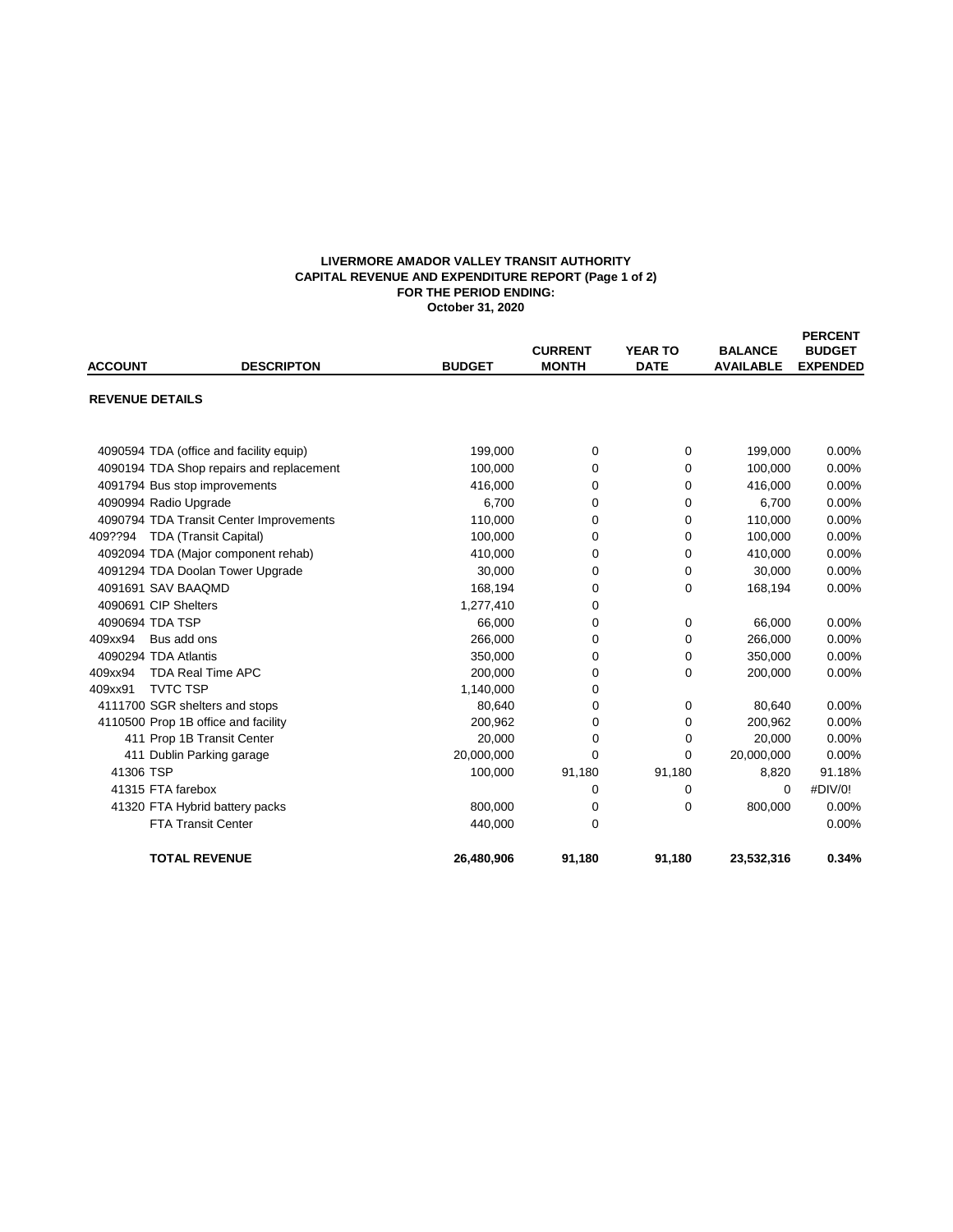#### **FOR THE PERIOD ENDING: October 31, 2020 LIVERMORE AMADOR VALLEY TRANSIT AUTHORITY CAPITAL REVENUE AND EXPENDITURE REPORT (Page 2 of 2)**

| <b>ACCOUNT</b> | <b>DESCRIPTON</b>                                | <b>BUDGET</b> | <b>CURRENT</b><br><b>MONTH</b> | <b>YEAR TO</b><br><b>DATE</b> | <b>BALANCE</b><br><b>AVAILABLE</b> | <b>PERCENT</b><br><b>BUDGET</b><br><b>EXPENDED</b> |
|----------------|--------------------------------------------------|---------------|--------------------------------|-------------------------------|------------------------------------|----------------------------------------------------|
|                | <b>EXPENDITURE DETAILS</b>                       |               |                                |                               |                                    |                                                    |
|                | <b>CAPITAL PROGRAM - COST CENTER 07</b>          |               |                                |                               |                                    |                                                    |
|                | 5550207 Atlantis Facility                        | 350,000       | 25,193                         | 44,454                        | 305,546                            | 12.70%                                             |
|                | 5550107 Shop Repairs and replacement             | 300,962       | (25, 944)                      | $\Omega$                      | 300,962                            | 0.00%                                              |
| 5551607 SAV    |                                                  | 168,194       | 0                              | 9,775                         | 158,419                            | 5.81%                                              |
| 5550407 BRT    |                                                  | 168,194       | 3,119                          | 3,119                         | 165,075                            | 1.85%                                              |
| 555xx07        | Bus Add ons                                      | 266,000       | 0                              | 0                             | 266,000                            | 0.00%                                              |
| 555xx07        | Real time APC                                    | 200,000       | 0                              | $\Omega$                      | 200,000                            | 0.00%                                              |
|                | 5550507 Office and Facility Equipment            | 199.000       | $\Omega$                       | $\Omega$                      | 199.000                            | 0.00%                                              |
|                | 5550607 TSP upgrade                              | 1,206,000     | 80,452                         | 440,428                       | 765,572                            | 36.52%                                             |
|                | 5550907 Radio upgrade                            | 6,700         | (10, 444)                      | 11,200                        | (4,500)                            | 167.16%                                            |
|                | 5551007 Transit Center Upgrades and Improvements | 570,000       | 0                              | $\Omega$                      | 570,000                            | 0.00%                                              |
|                | 5551207 Doolan Tower upgrade                     | 30,000        | 0                              | 0                             | 30,000                             | 0.00%                                              |
| 555xx07        | <b>Dublin Parking Garage</b>                     | 20,000,000    | $\Omega$                       | $\Omega$                      | 20,000,000                         | 0.00%                                              |
|                | 5551707 Bus Shelters and Stops                   | 1,774,050     | 7,810                          | 466,151                       | 1,307,899                          | 26.28%                                             |
|                | 5551907 COVID Supplies                           | 21,343        | 25,944                         | 47,286                        | (25, 943)                          | 221.55%                                            |
|                | 5552007 Major component rehab                    | 1,210,000     | 0                              | $\Omega$                      | 1,210,000                          | 0.00%                                              |
| 555??07        | <b>Transit Capital</b>                           | 100,000       | 0                              | 25,215                        | 74,785                             | 25.22%                                             |
|                | <b>TOTAL CAPITAL EXPENDITURES</b>                | 26,570,443    | 106,130                        | 1,047,628                     | 25,522,815                         | 3.94%                                              |
|                | <b>FUND BALANCE (CAPITAL)</b>                    | $-89537.00$   | (14,950)                       | (956, 448)                    |                                    |                                                    |
|                | <b>FUND BALANCE (CAPTIAL &amp; OPERATING)</b>    | $-172,141.00$ | 725,896                        | (848, 594)                    |                                    |                                                    |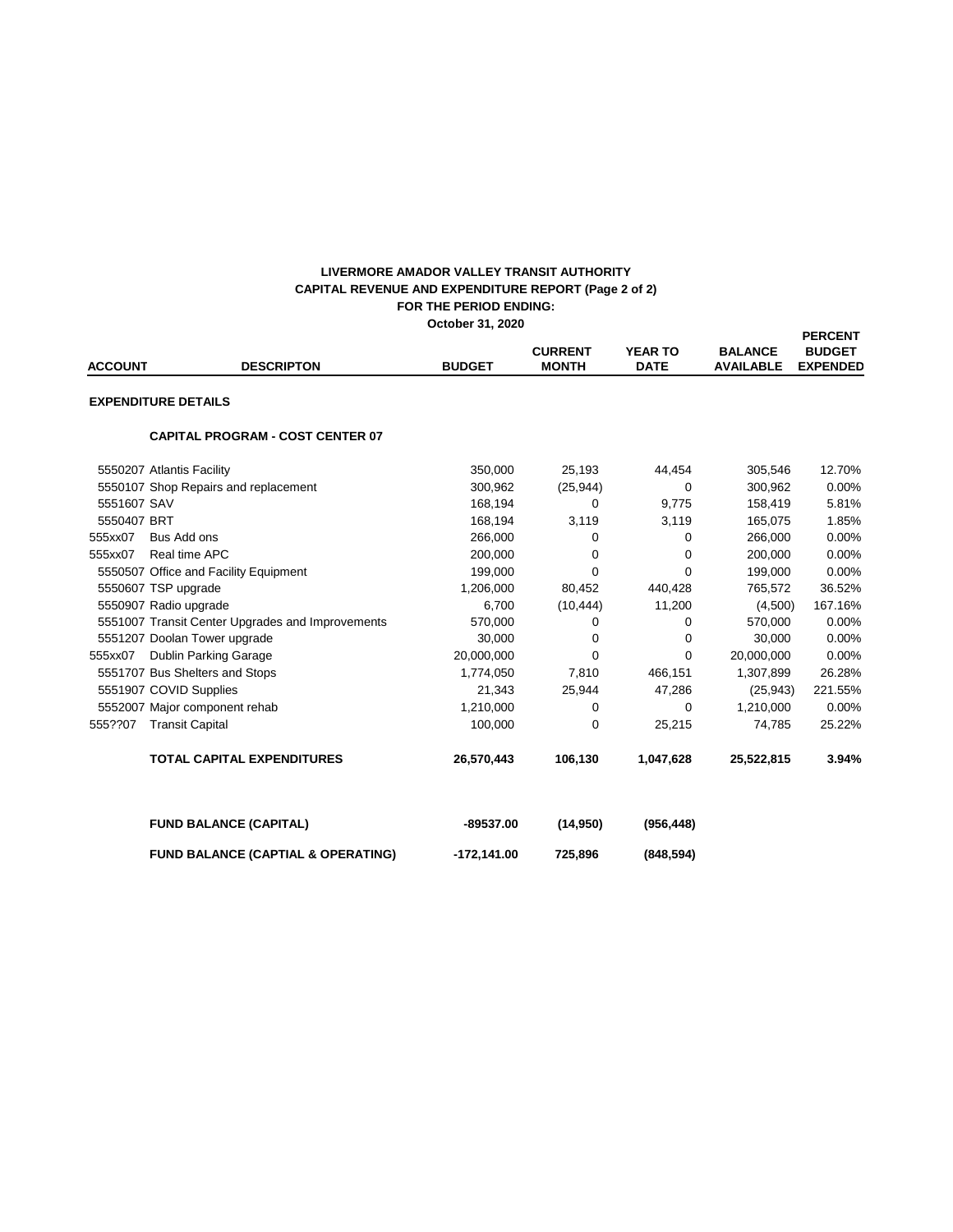# California State Treasurer<br>Fiona Ma, CPA



 Local Agency Investment Fund P.O. Box 942809 Sacramento, CA 94209-0001 (916) 653-3001

November 12, 2020

[LAIF Home](https://www.treasurer.ca.gov/pmia-laif/laif/index.asp) [PMIA Average Monthly](http://www.treasurer.ca.gov/pmia-laif/historical/avg_mn_ylds.asp) Yields

LIVERMORE/AMADOR VALLEY TRANSIT AUTHORITY GENERAL MANAGER 1362 RUTAN COURT, SUITE 100 LIVERMORE, CA 94550

**Tran Type [Definitions](https://laifms.treasurer.ca.gov/Transaction%20Types%20Regular.htm)** 

 $\overline{\mathscr{A}}$ 

**Account Number:** 80-01-002

October 2020 Statement

|                        | Effective Transaction Tran<br>Date Type Number Number |             | Web       | <b>Authorized Caller</b>  | Amount       |
|------------------------|-------------------------------------------------------|-------------|-----------|---------------------------|--------------|
| 10/15/2020 10/14/2020  |                                                       | QRD 1657155 | N/A       | <b>SYSTEM</b>             | 12,642.96    |
| <b>Account Summary</b> |                                                       |             |           |                           |              |
| Total Deposit:         |                                                       |             | 12,642.96 | <b>Beginning Balance:</b> | 5,953,886.48 |
| Total Withdrawal:      |                                                       |             | 0.00      | <b>Ending Balance:</b>    | 5,966,529.44 |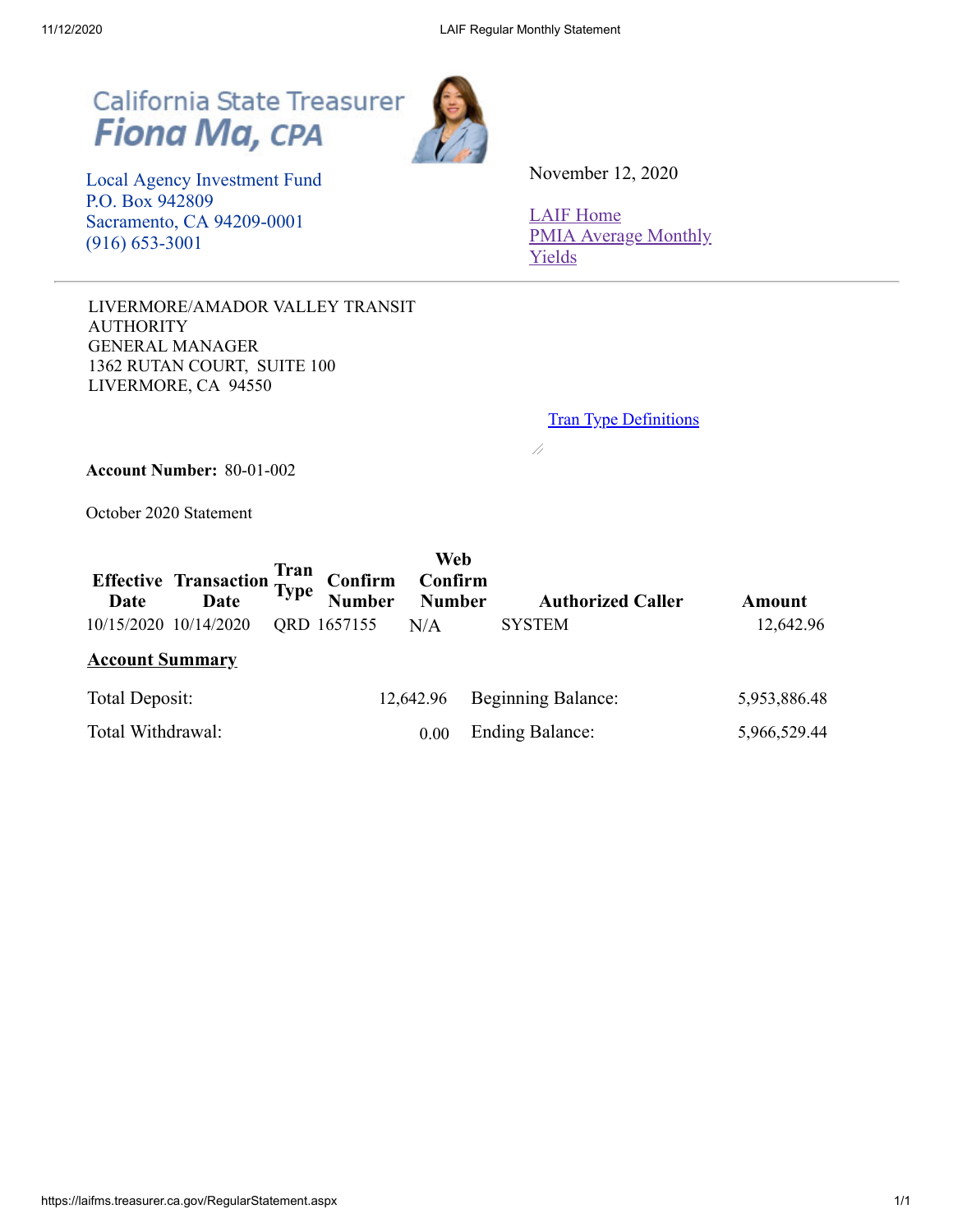REPORT.: Nov 18 20 Wednesday<br>RUN....: Nov 18 20 Time: 13:14<br>Run By.: Daniel Zepeda

# LAVTA<br>Month End Cash Disbursements Report<br>Prior Period Report for 10-20 BANK ACCOUNT 105

PAGE: 001<br>ID #: PY-CD<br>CTL.: WHE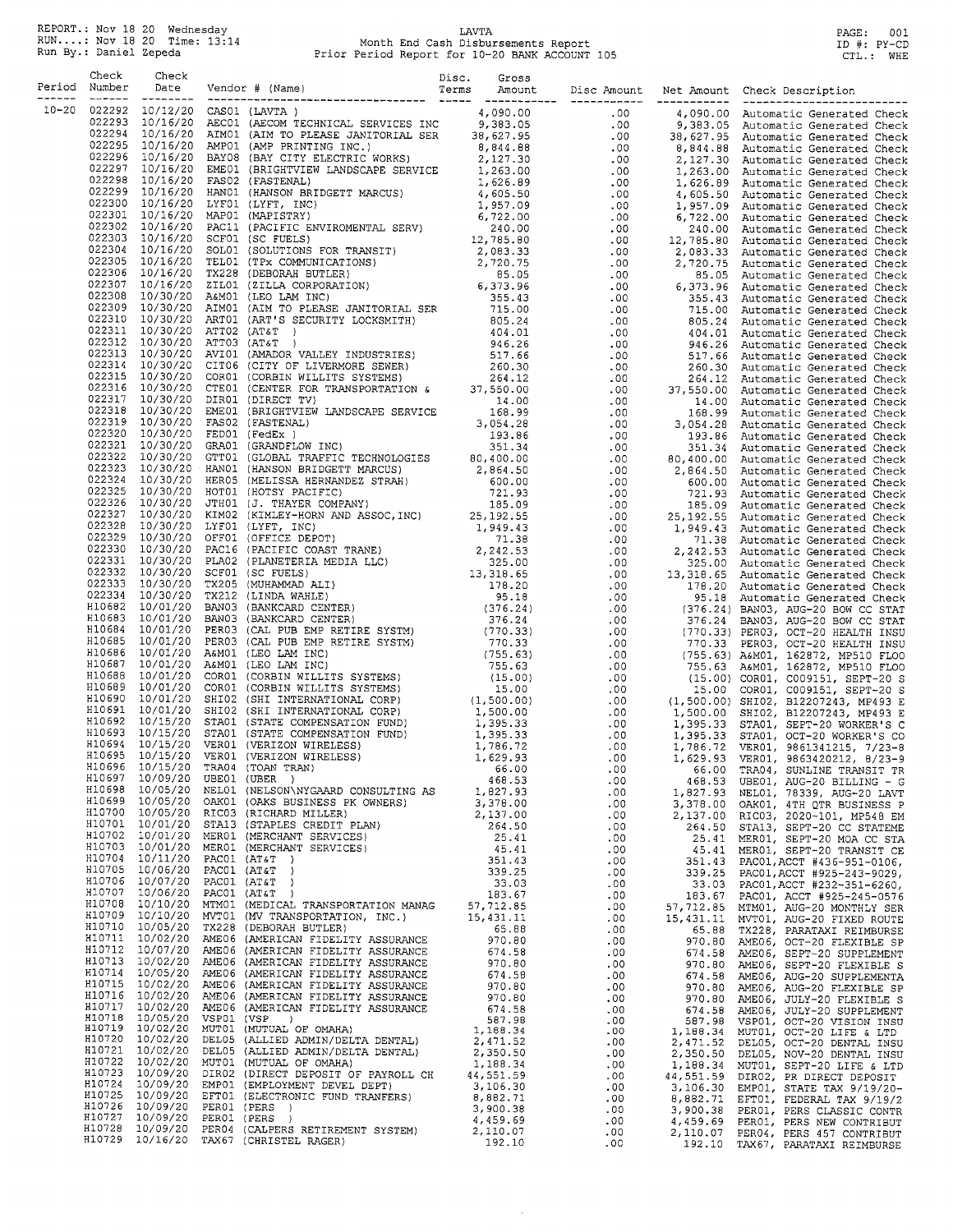REPORT.: Nov 18 20 Wednesday<br>RUN....: Nov 18 20 Time: 13:14<br>Run By.: Daniel Zepeda

 $\sim$ 

# LAVTA<br>Month End Cash Disbursements Report<br>Prior Period Report for 10-20 BANK ACCOUNT 105

PAGE: 002<br>ID #: PY-CD<br>CTL.: WHE

|       | Check         | Check |                                                |  |                          |  |  |
|-------|---------------|-------|------------------------------------------------|--|--------------------------|--|--|
|       | Period Number |       |                                                |  |                          |  |  |
| 10-20 |               |       |                                                |  |                          |  |  |
|       |               |       |                                                |  |                          |  |  |
|       |               |       |                                                |  |                          |  |  |
|       |               |       |                                                |  |                          |  |  |
|       |               |       |                                                |  |                          |  |  |
|       |               |       |                                                |  |                          |  |  |
|       |               |       |                                                |  |                          |  |  |
|       |               |       |                                                |  |                          |  |  |
|       |               |       |                                                |  |                          |  |  |
|       |               |       |                                                |  |                          |  |  |
|       |               |       |                                                |  |                          |  |  |
|       |               |       |                                                |  |                          |  |  |
|       |               |       |                                                |  |                          |  |  |
|       |               |       |                                                |  |                          |  |  |
|       |               |       |                                                |  |                          |  |  |
|       |               |       |                                                |  |                          |  |  |
|       |               |       |                                                |  |                          |  |  |
|       |               |       |                                                |  |                          |  |  |
|       |               |       |                                                |  |                          |  |  |
|       |               |       |                                                |  |                          |  |  |
|       |               |       |                                                |  |                          |  |  |
|       |               |       |                                                |  |                          |  |  |
|       |               |       |                                                |  |                          |  |  |
|       |               |       |                                                |  |                          |  |  |
|       |               |       |                                                |  |                          |  |  |
|       |               |       |                                                |  |                          |  |  |
|       |               |       |                                                |  |                          |  |  |
|       |               |       |                                                |  |                          |  |  |
|       |               |       |                                                |  |                          |  |  |
|       |               |       |                                                |  |                          |  |  |
|       |               |       |                                                |  |                          |  |  |
|       |               |       |                                                |  |                          |  |  |
|       |               |       |                                                |  |                          |  |  |
|       |               |       |                                                |  |                          |  |  |
|       |               |       |                                                |  |                          |  |  |
|       |               |       |                                                |  |                          |  |  |
|       |               |       |                                                |  |                          |  |  |
|       |               |       |                                                |  |                          |  |  |
|       |               |       |                                                |  |                          |  |  |
|       |               |       |                                                |  |                          |  |  |
|       |               |       |                                                |  |                          |  |  |
|       |               |       |                                                |  |                          |  |  |
|       |               |       |                                                |  |                          |  |  |
|       |               |       |                                                |  |                          |  |  |
|       |               |       |                                                |  |                          |  |  |
|       |               |       |                                                |  |                          |  |  |
|       |               |       |                                                |  |                          |  |  |
|       |               |       |                                                |  |                          |  |  |
|       |               |       |                                                |  |                          |  |  |
|       |               |       |                                                |  |                          |  |  |
|       |               |       |                                                |  |                          |  |  |
|       |               |       |                                                |  |                          |  |  |
|       |               |       |                                                |  |                          |  |  |
|       |               |       |                                                |  |                          |  |  |
|       |               |       |                                                |  |                          |  |  |
|       |               |       |                                                |  |                          |  |  |
|       |               |       |                                                |  |                          |  |  |
|       |               |       |                                                |  |                          |  |  |
|       |               |       |                                                |  |                          |  |  |
|       |               |       |                                                |  |                          |  |  |
|       |               |       |                                                |  |                          |  |  |
|       |               |       | Total for Bank Account 105 -----> 1,203,465.67 |  | $.00 \quad 1,203,465.67$ |  |  |
|       |               |       |                                                |  |                          |  |  |

|  |  |  | --------------                                       | --------------- -------------- |
|--|--|--|------------------------------------------------------|--------------------------------|
|  |  |  | Grand Total of all Bank Accounts -----> 1,203,465.67 | $.00 \quad 1.203.465.67$       |
|  |  |  |                                                      |                                |

 $\sim$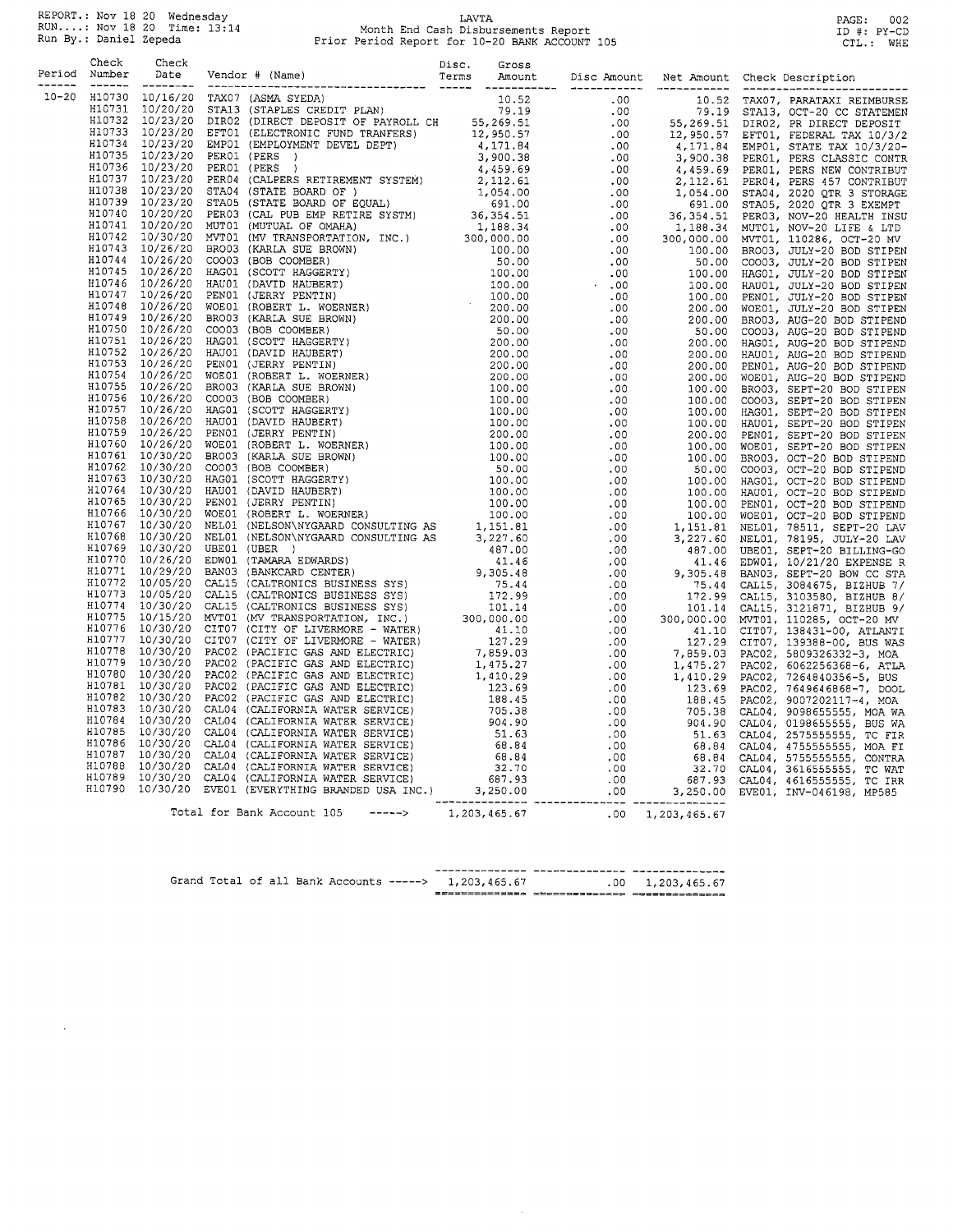| REPORT.: Nov 18 20 Wednesday<br>RUN: Nov 18 20 Time: 13:15<br>Run By.: Daniel Zepeda<br>Prior Period Report for 10-20<br>Prior Period Report for 10-20 |  |                                       |                                                                                                                                      |                       | PAGE: 001<br>ID #: PY-AC<br>CTL.: WHE |                                               |                                                                                                                                                                                                                                                                                                                                                                                                                                                                      |
|--------------------------------------------------------------------------------------------------------------------------------------------------------|--|---------------------------------------|--------------------------------------------------------------------------------------------------------------------------------------|-----------------------|---------------------------------------|-----------------------------------------------|----------------------------------------------------------------------------------------------------------------------------------------------------------------------------------------------------------------------------------------------------------------------------------------------------------------------------------------------------------------------------------------------------------------------------------------------------------------------|
|                                                                                                                                                        |  |                                       |                                                                                                                                      |                       |                                       |                                               |                                                                                                                                                                                                                                                                                                                                                                                                                                                                      |
|                                                                                                                                                        |  |                                       |                                                                                                                                      |                       |                                       |                                               | 10-20 A&M01 (LEO LAM INC)<br>162872CORH 10/01/20 10/31/20 A<br>162872CORH 10/01/20 10/31/20 A<br>162872REVH 10/01/20 10/31/20 A<br>162872REVH 10/01/20 10/31/20 A<br>1755.63-A&M01, 162872, MP510 FLOOR DECAL-CORRECTION<br>162872REVH 10/01/20                                                                                                                                                                                                                      |
|                                                                                                                                                        |  |                                       |                                                                                                                                      |                       |                                       | Vendor's Total -----> 355.43                  |                                                                                                                                                                                                                                                                                                                                                                                                                                                                      |
|                                                                                                                                                        |  |                                       |                                                                                                                                      |                       |                                       |                                               | 10-20 AECO1 (AECOM TECHNICAL SERVICES IN200414937 10/07/20 11/06/20 A 9383.05 AECO1, 412000414937, 8/22-9/25/20 REG BUS PL                                                                                                                                                                                                                                                                                                                                           |
|                                                                                                                                                        |  |                                       |                                                                                                                                      |                       |                                       |                                               | 1074 08/12/20 09/11/20 A 11796.75 AIM01, 1074, JULY-20 BUS STOP CLEANING SERVI<br>1075 09/08/20 10/08/20 A 11796.75 AIM01, 1075, AUG-20 BUS STOP CLEANING SERVIC<br>1076 10/07/20 11/06/20 A 11796.75 AIM01, 1075, AUG-20 BUS STOP C                                                                                                                                                                                                                                 |
|                                                                                                                                                        |  |                                       |                                                                                                                                      |                       |                                       | -------------                                 |                                                                                                                                                                                                                                                                                                                                                                                                                                                                      |
|                                                                                                                                                        |  |                                       |                                                                                                                                      |                       |                                       | Vendor's Total -----> 39342.95                |                                                                                                                                                                                                                                                                                                                                                                                                                                                                      |
|                                                                                                                                                        |  |                                       |                                                                                                                                      |                       |                                       |                                               | 10-20 AMENCAN FIDELITY ASSURANCE FSA07-20H 07/03/20 08/02/20 A<br>FSA08-20H 08/04/20 09/03/20 A<br>FSA08-20H 08/04/20 09/03/20 A<br>FSA09-20H 09/04/20 09/03/20 A<br>FSA10-20H 09/04/20 10/04/20 A<br>FSA10-20H 09/04/20 10/04/20 A<br>FSA                                                                                                                                                                                                                           |
|                                                                                                                                                        |  |                                       |                                                                                                                                      |                       |                                       |                                               |                                                                                                                                                                                                                                                                                                                                                                                                                                                                      |
|                                                                                                                                                        |  |                                       |                                                                                                                                      |                       |                                       | ------------<br>Vendor's Total -----> 5906.94 |                                                                                                                                                                                                                                                                                                                                                                                                                                                                      |
|                                                                                                                                                        |  |                                       |                                                                                                                                      |                       |                                       |                                               | 10-20 AMP01 (AMP PRINTING INC.) 95655 10/06/20 11/05/20 A 8844.88 AMP01, 95655, MP533 TRANSIT AGENCY OF THE YR                                                                                                                                                                                                                                                                                                                                                       |
|                                                                                                                                                        |  |                                       |                                                                                                                                      |                       |                                       |                                               | 10-20 ARTO1 (ART'S SECURITY LOCKSMITH) 82916 09/02/20 10/02/20 A 431.45 ARTO1, 82916, MP499 REKEY ATLANTIS FACILITY<br>83002 69/14/20 10/14/20 A 253.79 ARTO1, 83002, MP509 ATLANTIS KEYS & SERVICE<br>83045 MP582 REKEY RUTAN GENER                                                                                                                                                                                                                                 |
|                                                                                                                                                        |  |                                       |                                                                                                                                      |                       |                                       | Vendor's Total -----> $805.24$                |                                                                                                                                                                                                                                                                                                                                                                                                                                                                      |
|                                                                                                                                                        |  |                                       |                                                                                                                                      |                       |                                       |                                               | 10-20 ATT02 (AT&T) 15466012 10/13/20 11/12/20 A 404.01 ATT02, 15466012, PAYER #9391035694, 9/13-10/                                                                                                                                                                                                                                                                                                                                                                  |
|                                                                                                                                                        |  |                                       |                                                                                                                                      |                       |                                       |                                               | 10-20 ATT03 (AT&T) 715577506 10/19/20 11/18/20 A 946.26 ATT03, 2715577506, OCT-20 INTERNET PRI                                                                                                                                                                                                                                                                                                                                                                       |
|                                                                                                                                                        |  |                                       |                                                                                                                                      |                       |                                       |                                               | 10-20 AVIO1 (AMADOR VALLEY INDUSTRIES) 847215 09/30/20 10/30/20 A 517.66 AVIO1, 847215, SEPT-20 GARBAGE PICK UP SERVI                                                                                                                                                                                                                                                                                                                                                |
|                                                                                                                                                        |  |                                       |                                                                                                                                      |                       |                                       | ____________                                  | AUG-2020CH 10/01/20 10/31/20 A 376.24 BANO3, AUG-20 BOW CC STATEMENT-CORRECTION<br>AUG-2020RH 10/01/20 10/31/20 A 376.24-BANO3, AUG-20 BOW CC STATEMENT-REVERSALS<br>SEPT-2020H 09/28/20 10/28/20 A 9305.48 BANO3, SEPT-20 BOW CC ST                                                                                                                                                                                                                                 |
|                                                                                                                                                        |  |                                       |                                                                                                                                      | Vendor's Total -----> |                                       | 9305.48                                       |                                                                                                                                                                                                                                                                                                                                                                                                                                                                      |
|                                                                                                                                                        |  |                                       |                                                                                                                                      |                       |                                       |                                               | 10-20 BAY08 (BAY CITY ELECTRIC WORKS) W231006 09/30/20 10/30/20 A 2127.30 BAY08, W231006, MP488 2020 ANNUAL INSPECT &                                                                                                                                                                                                                                                                                                                                                |
|                                                                                                                                                        |  | 10-20 BRO03 (KARLA SUE BROWN)         |                                                                                                                                      |                       |                                       |                                               | AUG-2020H 08/30/20 09/29/20 A 200.00 BRO03, AUG-20 BOD STIPEND<br>OCT-2020H 10/30/20 11/29/20 A 100.00 BRO03, OCT-20 BOD STIPEND<br>JULY-2020H 07/31/20 08/30/20 A 100.00 BRO03, JULY-20 BOD STIPEND<br>SEPT-2020H 09/30/20 10/30/20 A 100.00 BRO03, SEPT-20 BOD STIPEND                                                                                                                                                                                             |
|                                                                                                                                                        |  |                                       |                                                                                                                                      |                       |                                       | Vendor's Total -----> 500.00                  |                                                                                                                                                                                                                                                                                                                                                                                                                                                                      |
|                                                                                                                                                        |  |                                       | 257092920H 09/29/20 10/29/20 A<br>361093020H 09/30/20 10/30/20 A<br>475092920H 09/29/20 10/29/20 A<br>575092920H 09/29/20 10/29/20 A |                       |                                       |                                               | 10-20 CAL04 (CALIFORNIA WATER SERVICE) 198091820H 09/18/20 10/18/20 A 904.90 CAL04, 0198655555, BUS WASH 8/19/20-9/16/20<br>51.63 CAL04, 2575555555, TC FIRE 10/1/20-10/31/20<br>32.70 CAL04, 3616555555, TC WATER 8/29/20-9/29/20<br>461093020H 09/30/20 10/30/20 A 687.93 CAL04, 4616555555, TC IRRG 8/29/20-9/29/20<br>475093020H 09/30/20 10/30/20 R<br>68.84 CAL04, 4755555555, MOA FIRE 10/1/20-10/31/20<br>68.84 CAL04, 5755555555, CONTRACTOR FIRE 10/1-10/3 |
|                                                                                                                                                        |  |                                       | 909091720H 09/17/20 10/17/20 A                                                                                                       |                       |                                       | ------------                                  | 705.38 CAL04, 9098655555, MOA WATER 8/19/20-9/16/20                                                                                                                                                                                                                                                                                                                                                                                                                  |
|                                                                                                                                                        |  |                                       |                                                                                                                                      |                       |                                       | Vendor's Total -----> 2520.22                 |                                                                                                                                                                                                                                                                                                                                                                                                                                                                      |
|                                                                                                                                                        |  | 10-20 CAL15 (CALTRONICS BUSINESS SYS) |                                                                                                                                      |                       |                                       | ------------                                  | 3084675R 08/14/20 09/13/20 A 75.44 CAL15, 3084675, BIZHUB 7/16/20-8/15/20<br>3103580R 09/16/20 10/16/20 A 172.99 CAL15, 3103580, BIZHUB 8/16/20-9/15/20<br>3121871R 10/16/20 11/15/20 A 101.14 CAL15, 3121871, BIZHUB 9/16/20-10/15/                                                                                                                                                                                                                                 |
|                                                                                                                                                        |  |                                       |                                                                                                                                      |                       |                                       | Vendor's Total -----> 349.57                  |                                                                                                                                                                                                                                                                                                                                                                                                                                                                      |
|                                                                                                                                                        |  | $10-20$ CAS01 (LAVTA)                 |                                                                                                                                      |                       |                                       |                                               | 100-DAYS 10/07/20 11/06/20 A 4090.00 CAS01, 100 DAYS PREVENTABLE ACCIDENTS-REWARD                                                                                                                                                                                                                                                                                                                                                                                    |
|                                                                                                                                                        |  | 10-20 CIT06 (CITY OF LIVERMORE SEWER) | BW102020 10/20/20 11/19/20 A<br>TC101320 10/13/20 11/12/20 A                                                                         |                       |                                       |                                               | 43.04 CIT06, 138143-00, BUS WASH 9/15/20-10/20/20<br>34.34 CIT06, 133389-00, TRANSIT CENTER 9/8/20-10/1                                                                                                                                                                                                                                                                                                                                                              |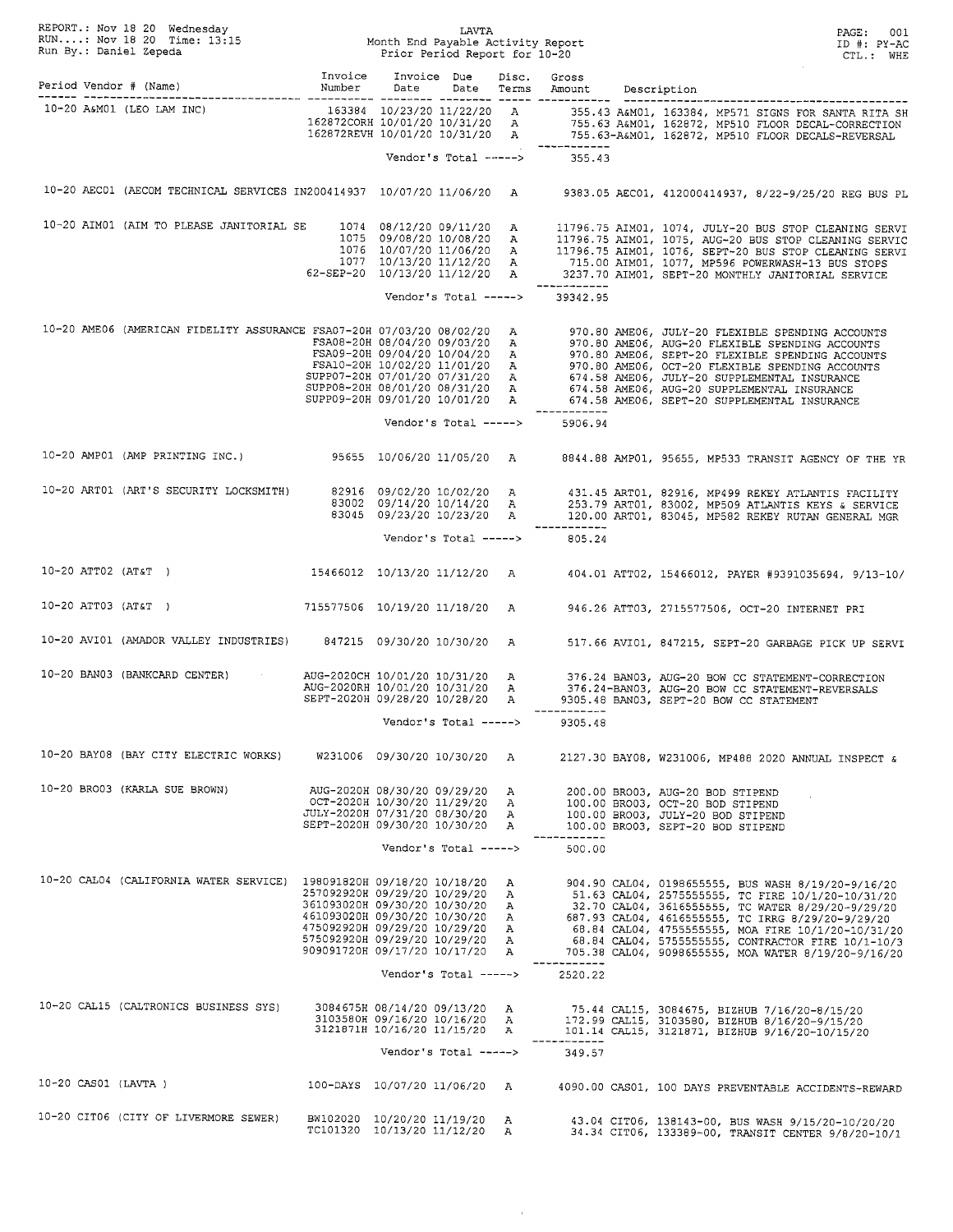|  | REPORT.: Nov 18 20 Wednesday<br>RUN: Nov 18 20 Time: 13:15 Month End Payable Activity Report<br>Run By.: Daniel Zepeda Prior Period Report for 10-20                                                                           |                                                                |                              |  |                                               | PAGE: 002<br>ID #: PY-AC<br>CTL.: WHE                                                                                                                                                                                                |
|--|--------------------------------------------------------------------------------------------------------------------------------------------------------------------------------------------------------------------------------|----------------------------------------------------------------|------------------------------|--|-----------------------------------------------|--------------------------------------------------------------------------------------------------------------------------------------------------------------------------------------------------------------------------------------|
|  |                                                                                                                                                                                                                                |                                                                |                              |  |                                               |                                                                                                                                                                                                                                      |
|  |                                                                                                                                                                                                                                |                                                                |                              |  |                                               | 10-20 CIT06 (CITY OF LIVERMORE SEWER) MOA102020 10/20/20 11/19/20 A 182.92 CIT06, 133294-00, MOA SEWER 9/15/20-10/20/20                                                                                                              |
|  |                                                                                                                                                                                                                                |                                                                |                              |  | Vendor's Total -----> 260.30                  |                                                                                                                                                                                                                                      |
|  |                                                                                                                                                                                                                                |                                                                |                              |  |                                               | 10-20 CIT07 (CITY OF LIVERMORE - WATER) 388100620H 10/06/20 11/05/20 A 127.29 CIT07, 139388-00, BUS WASH 9/1/20-10/6/20<br>431100620H 10/06/20 11/05/20 A 41.10 CIT07, 138431-00, ATLANTIS IRRG. 9/1/20-10/6                         |
|  |                                                                                                                                                                                                                                |                                                                | Vendor's Total ----->        |  | ------------<br>168.39                        |                                                                                                                                                                                                                                      |
|  |                                                                                                                                                                                                                                |                                                                |                              |  |                                               |                                                                                                                                                                                                                                      |
|  | AUG-2020B (BOB COOMBER) AUG-2020B ANG-2020B AUG-2020B AUG-2020B AUG-2020B AUG-2020B AUG-2020B AUG-2020B AUG-2020B AUG-2020B AUG-2020B AUG-2020B AUG-2020B AUG-2020B AUG-2020B AUG-2020B AUG-2020B AUG-2020B AUG-2020B AUG-2020 |                                                                |                              |  |                                               |                                                                                                                                                                                                                                      |
|  |                                                                                                                                                                                                                                |                                                                |                              |  | ____________<br>Vendor's Total -----> 250.00  |                                                                                                                                                                                                                                      |
|  |                                                                                                                                                                                                                                |                                                                |                              |  |                                               |                                                                                                                                                                                                                                      |
|  |                                                                                                                                                                                                                                |                                                                |                              |  |                                               | 10-20 CORO1 (CORBIN WILLITS SYSTEMS) CO10151 10/15/20 11/14/20 A 264.12 CORO1, CO10151, OCT-20 SERVICE<br>COO9151COR 10/01/20 10/31/20 A 15.00 CORO1, COO9151, SEPT-20 SERVICE RAIL-CORRECT<br>COO9151REH 10/01/20 10/31/20 A 15.00- |
|  |                                                                                                                                                                                                                                |                                                                |                              |  | Vendor's Total -----> 264.12                  |                                                                                                                                                                                                                                      |
|  |                                                                                                                                                                                                                                |                                                                |                              |  |                                               |                                                                                                                                                                                                                                      |
|  |                                                                                                                                                                                                                                |                                                                |                              |  |                                               | 10-20 CTE01 (CENTER FOR TRANSPORTATION &SEPT-2020 N09/17/20 10/17/20 A 37550.00 CTE01, SEPT-20, PO #7503 LAVTA ON-CALL ZEB C                                                                                                         |
|  | 10-20 DELO5 (ALLIED ADMIN/DELTA DENTAL) NOV-2020H 09/25/20 10/25/20 A 2350.50 DELO5, NOV-20 DENTAL INSURANCE<br>OCT-2020H 08/25/20 09/24/20 A 2471.52 DELO5, OCT-20 DENTAL INSURANCE                                           |                                                                |                              |  |                                               |                                                                                                                                                                                                                                      |
|  |                                                                                                                                                                                                                                |                                                                |                              |  | Vendor's Total -----> 4822.02                 |                                                                                                                                                                                                                                      |
|  |                                                                                                                                                                                                                                |                                                                |                              |  |                                               | 10-20 DIRO1 (DIRECT TV) 96X201011 10/11/20 11/10/20 A 14.00 DIRO1, 025118596X201011, OCT-20 SERVICE                                                                                                                                  |
|  |                                                                                                                                                                                                                                |                                                                |                              |  |                                               | 10-20 DIRO2 (DIRECT DEPOSIT OF PAYROLL C 20201002H 10/09/20 11/08/20 A 44551.59 DIRO2, PR DIRECT DEPOSIT 9/19/20-10/2/2020<br>20201016H 10/23/20 11/22/20 A 55269.51 DIRO2, PR DIRECT DEPOSIT 10/3/20-10/16/20                       |
|  |                                                                                                                                                                                                                                |                                                                |                              |  | Vendor's Total -----> 99821.10                |                                                                                                                                                                                                                                      |
|  |                                                                                                                                                                                                                                |                                                                |                              |  |                                               | 10-20 EDW01 (TAMARA EDWARDS) 10-21EXPH 10/21/20 11/20/20 A 41.46 EDW01, 10/21/20 EXPENSE REIMBURSE-FOOD FOR C                                                                                                                        |
|  |                                                                                                                                                                                                                                |                                                                |                              |  |                                               |                                                                                                                                                                                                                                      |
|  |                                                                                                                                                                                                                                |                                                                |                              |  | ____________                                  | 10-20 EFT01 (ELECTRONIC FUND TRANFERS) 20201002H 10/09/20 11/08/20 A 8882.71 EFT01, FEDERAL TAX 9/19/20-10/2/20<br>20201016H 10/23/20 11/22/20 A 12950.57 EFT01, FEDERAL TAX 10/3/20-10/16/20                                        |
|  |                                                                                                                                                                                                                                |                                                                |                              |  | Vendor's Total -----> 21833.28                |                                                                                                                                                                                                                                      |
|  | 10-20 EME01 (BRIGHTVIEW LANDSCAPE SERVIC 7018807 10/01/20 10/31/20 A                                                                                                                                                           |                                                                | ·7053982 10/21/20 11/20/20 A |  |                                               | 1263.00 EME01, 7018807, OCT-20 LANDSCAPING SERVICE<br>168.99 EME01, 7053982, MP600 ATLANTIS IRRG. REPAIRS                                                                                                                            |
|  |                                                                                                                                                                                                                                |                                                                |                              |  | ------------<br>Vendor's Total -----> 1431.99 |                                                                                                                                                                                                                                      |
|  | 10-20 EMP01 (EMPLOYMENT DEVEL DEPT)                                                                                                                                                                                            |                                                                |                              |  |                                               | 20201002H 10/09/20 11/08/20 A 3106.30 EMP01, STATE TAX 9/19/20-10/2/20<br>20201016H 10/23/20 11/22/20 A 4171.84 EMP01, STATE TAX 10/3/20-10/16/20                                                                                    |
|  |                                                                                                                                                                                                                                |                                                                |                              |  | ------------<br>Vendor's Total -----> 7278.14 |                                                                                                                                                                                                                                      |
|  |                                                                                                                                                                                                                                |                                                                |                              |  |                                               |                                                                                                                                                                                                                                      |
|  |                                                                                                                                                                                                                                |                                                                |                              |  |                                               | 10-20 EVE01 (EVERYTHING BRANDED USA INC.INV046198H 10/16/20 11/15/20 A 3250.00 EVE01, INV-046198, MP585 BACKPACKS-AGENCY OF                                                                                                          |
|  | 10-20 FAS02 (FASTENAL)                                                                                                                                                                                                         | LIV107700 09/16/20 10/16/20 A                                  |                              |  |                                               | 95.27 FAS02, CALIV107700, MP532 5/8 x 3 1/2 WEDGE                                                                                                                                                                                    |
|  |                                                                                                                                                                                                                                |                                                                |                              |  |                                               | LIV107835 09/22/20 10/22/20 A 95.27 FAS02, CALIV107920, MP544 9/28/2020 SUPPLIES<br>LIV107920 09/29/20 10/29/20 A 1436.35 FAS02, CALIV107920, MP544 9/28/2020 SUPPLIES<br>LIV108012 10/01/20 10/31/20 A 2763.28 FAS02, CALIV108012,  |
|  |                                                                                                                                                                                                                                | LIV108092 10/05/20 11/04/20 A<br>LIV108171 10/08/20 11/07/20 A |                              |  |                                               | 148.10 FAS02, CALIV108092, MP581 WEDGE ANCHORS 60 Q<br>71.45 FAS02, CALIV108171, MP565 WEDGE ANCHORS 60 Q                                                                                                                            |
|  |                                                                                                                                                                                                                                | LIV108279 10/14/20 11/13/20 A                                  |                              |  |                                               | 71.45 FAS02, CALIV108279, MP578 WEDGE ANCHORS 60 Q                                                                                                                                                                                   |
|  |                                                                                                                                                                                                                                |                                                                |                              |  | Vendor's Total -----> $4681.17$               |                                                                                                                                                                                                                                      |
|  |                                                                                                                                                                                                                                |                                                                |                              |  |                                               | 10-20 FED01 (FedEx ) 715351297 10/16/20 11/15/20 A 193.86 FED01, 7-153-51297, OCT-20 STATEMENT                                                                                                                                       |
|  |                                                                                                                                                                                                                                |                                                                |                              |  |                                               | 10-20 GRA01 (GRANDFLOW INC) 152015 10/13/20 11/12/20 A 351.34 GRA01, 152015, MP605 RAIL AP CHECK STOCK-250                                                                                                                           |
|  | 10-20 GTT01 (GLOBAL TRAFFIC TECHNOLOGIES 54802 09/15/20 10/15/20 A                                                                                                                                                             |                                                                |                              |  |                                               | 80400.00 GTT01, 54802, PO #7495 OPTICOM INTERSECTION                                                                                                                                                                                 |
|  | 10-20 HAG01 (SCOTT HAGGERTY) AUG-2020H 08/30/20 09/29/20 A                                                                                                                                                                     |                                                                |                              |  |                                               | 200.00 HAG01, AUG-20 BOD STIPEND<br>OCT-2020H 10/30/20 11/29/20 A 100.00 HAG01, OCT-20 BOD STIPEND                                                                                                                                   |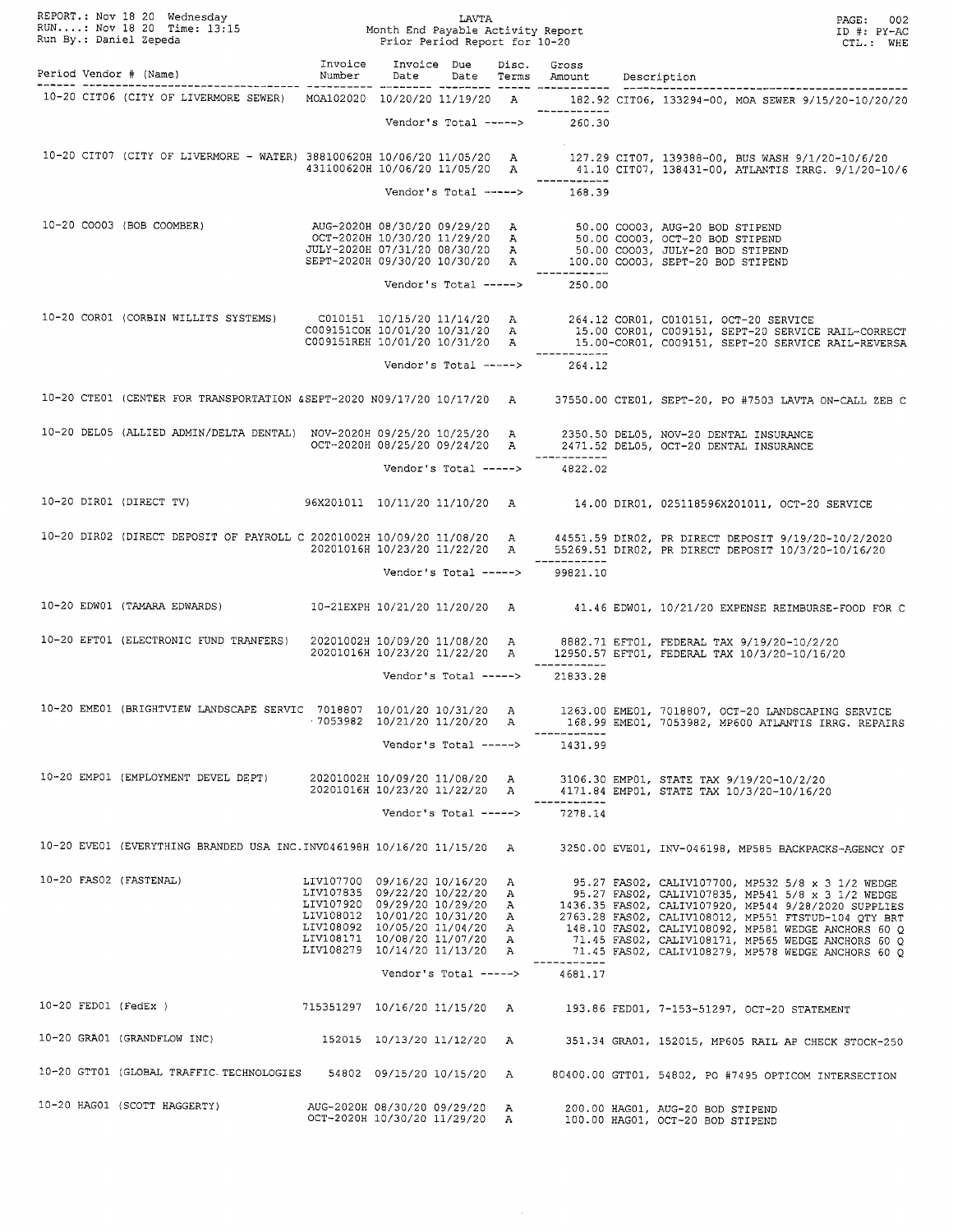|                      |                                                                                                                                                                                                                                      |                                                                                                                                      |                                                                                          |                       |  | REPORT.: Nov 18 20 Wednesday<br>RUN: Nov 18 20 Time: 13:15 Month End Payable Activity Report<br>Run By.: Daniel Zepeda<br>Period Vendor # (Name) Mumber Date Date Terms Amount<br>The CTL.: WHE<br>The CTL.: WHE<br>The Date Date Term |                                                                                                                                                                                                                                                                                                                                     |
|----------------------|--------------------------------------------------------------------------------------------------------------------------------------------------------------------------------------------------------------------------------------|--------------------------------------------------------------------------------------------------------------------------------------|------------------------------------------------------------------------------------------|-----------------------|--|----------------------------------------------------------------------------------------------------------------------------------------------------------------------------------------------------------------------------------------|-------------------------------------------------------------------------------------------------------------------------------------------------------------------------------------------------------------------------------------------------------------------------------------------------------------------------------------|
|                      |                                                                                                                                                                                                                                      |                                                                                                                                      |                                                                                          |                       |  |                                                                                                                                                                                                                                        |                                                                                                                                                                                                                                                                                                                                     |
|                      |                                                                                                                                                                                                                                      |                                                                                                                                      |                                                                                          |                       |  |                                                                                                                                                                                                                                        |                                                                                                                                                                                                                                                                                                                                     |
|                      |                                                                                                                                                                                                                                      |                                                                                                                                      |                                                                                          |                       |  | Vendor's Total -----> 500.00                                                                                                                                                                                                           |                                                                                                                                                                                                                                                                                                                                     |
|                      |                                                                                                                                                                                                                                      |                                                                                                                                      |                                                                                          |                       |  |                                                                                                                                                                                                                                        | 10-20 HANO1 (HANSON BRIDGETT MARCUS) 1275009 09/22/20 10/22/20 A 1605.50 HANO1, 1275009, AUG-20 ADMIN LEGAL FEES<br>1276794 10/15/20 11/14/20 A 1204.50 HANO1, 1276794, SEPT-20 CONTRACT LEGAL FEES<br>1276795 10/15/20 11/14/20 A 1                                                                                                |
|                      |                                                                                                                                                                                                                                      |                                                                                                                                      |                                                                                          |                       |  | Vendor's Total -----> $7470.00$                                                                                                                                                                                                        |                                                                                                                                                                                                                                                                                                                                     |
|                      | AUG-2020H 08/30/20 09/29/20 A 200.00 HAU01 (DAVID HAUBERT) AUG-2020H 08/30/20 09/29/20 A 200.00 HAU01, AUG-20 BOD STIPEND<br>OCT-2020H 10/30/20 11/29/20 A 100.00 HAU01, OCT-20 BOD STIPEND<br>JULY-2020H 07/31/20 08/30/20 A 100.00 |                                                                                                                                      |                                                                                          |                       |  |                                                                                                                                                                                                                                        |                                                                                                                                                                                                                                                                                                                                     |
|                      |                                                                                                                                                                                                                                      |                                                                                                                                      |                                                                                          |                       |  | Vendor's Total -----> 500.00                                                                                                                                                                                                           |                                                                                                                                                                                                                                                                                                                                     |
|                      | 10-20 HERO5, AUG-20 HERO5, AUG-20 DB STIPEND (MELISSA HERNANDEZ STRAH) AUG-2020 08/30/20 09/29/20 A 200.00 HERO5, AUG-20 BOD STIPEND OCT-2020 10/30/20 11/29/20 A 100.00 HERO5, OCT-20 BOD STIPEND OCT-2020 07/31/20 08/30/20        |                                                                                                                                      |                                                                                          |                       |  |                                                                                                                                                                                                                                        |                                                                                                                                                                                                                                                                                                                                     |
|                      |                                                                                                                                                                                                                                      |                                                                                                                                      | Vendor's Total ----->                                                                    |                       |  | 600.00                                                                                                                                                                                                                                 |                                                                                                                                                                                                                                                                                                                                     |
|                      |                                                                                                                                                                                                                                      |                                                                                                                                      |                                                                                          |                       |  |                                                                                                                                                                                                                                        | 10-20 HOT01 (HOTSY PACIFIC) 70138 10/16/20 11/15/20 A 721.93 HOT01, 70138, MP592 BUS WASH SERVICE CALL 10                                                                                                                                                                                                                           |
|                      |                                                                                                                                                                                                                                      |                                                                                                                                      |                                                                                          |                       |  |                                                                                                                                                                                                                                        | 10-20 JTH01 (J. THAYER COMPANY) 1484195-0 10/20/20 11/19/20 A 185.09 JTH01, 1484195-0, 10/20/20 PRINTING PAPER                                                                                                                                                                                                                      |
|                      |                                                                                                                                                                                                                                      |                                                                                                                                      |                                                                                          |                       |  |                                                                                                                                                                                                                                        | 10-20 KIMO2 (KIMLEY-HORN AND ASSOC, INC) 17284914 09/30/20 10/30/20 A 25192.55 KIMO2, 17284914, TASK 4 LAVTA'S ATLANTIS FAC                                                                                                                                                                                                         |
|                      |                                                                                                                                                                                                                                      |                                                                                                                                      |                                                                                          |                       |  |                                                                                                                                                                                                                                        | $\begin{array}{cccccc} 10\hbox{-}20 \text{ LYF01 (LYFT, INC)} & & & & & 66707 & 08/31/20 & 09/30/20 & \text{A} & & 5.00 \text{ LYF01, 66707, AUG-20 CODE: GOSANKAMON} \\ & & & & & & 66708 & 08/31/20 & 09/30/20 & \text{A} & & 1944.43 \text{ LYF01, 66708, AUG-20 CODE: GORIVALLEY} \\ & & & & & & 68799 & 09/30/20 & 10/30/20 &$ |
|                      |                                                                                                                                                                                                                                      |                                                                                                                                      |                                                                                          |                       |  | --------------<br>Vendor's Total -----> 3906.52                                                                                                                                                                                        |                                                                                                                                                                                                                                                                                                                                     |
|                      |                                                                                                                                                                                                                                      |                                                                                                                                      |                                                                                          |                       |  |                                                                                                                                                                                                                                        | 10-20 MAP01 (MAPISTRY) MV-3496 10/07/20 11/06/20 A 6722.00 MAP01, INV-3496, PO #7517 STORMWATER ANNUAL                                                                                                                                                                                                                              |
|                      | 10-20 MER01 (MERCHANT SERVICES)                                                                                                                                                                                                      |                                                                                                                                      |                                                                                          |                       |  | ------------                                                                                                                                                                                                                           | TC093020H 10/01/20 10/31/20 A 45.41 MERO1, SEPT-20 TRANSIT CENTER CC STATEMENT<br>MOA093020H 10/01/20 10/31/20 A 25.41 MERO1, SEPT-20 MOA CC STATEMENT                                                                                                                                                                              |
|                      |                                                                                                                                                                                                                                      |                                                                                                                                      |                                                                                          |                       |  | Vendor's Total -----> 70.82                                                                                                                                                                                                            |                                                                                                                                                                                                                                                                                                                                     |
|                      | 10-20 MTM01 (MEDICAL TRANSPORTATION MANA AUG-2020H 09/03/20 10/03/20 A                                                                                                                                                               |                                                                                                                                      |                                                                                          |                       |  |                                                                                                                                                                                                                                        | 57712.85 MTM01, AUG-20 MONTHLY SERVICE                                                                                                                                                                                                                                                                                              |
|                      | 10-20 MUT01 (MUTUAL OF OMAHA)                                                                                                                                                                                                        | OCT-2020H 09/15/20 10/15/20 A<br>SEPT-2020H 08/14/20 09/13/20 A                                                                      |                                                                                          |                       |  |                                                                                                                                                                                                                                        | NOV-2020H 10/14/20 11/13/20 A 1188.34 MUT01, NOV-20 LIFE & LTD INSURANCE<br>1188.34 MUT01, OCT-20 LIFE & LTD INSURANCE<br>1188.34 MUTO1, SEPT-20 LIFE & LTD INSURANCE                                                                                                                                                               |
|                      |                                                                                                                                                                                                                                      |                                                                                                                                      |                                                                                          | Vendor's Total -----> |  | 3565.02                                                                                                                                                                                                                                |                                                                                                                                                                                                                                                                                                                                     |
|                      | 10-20 MVT01 (MV TRANSPORTATION, INC.)                                                                                                                                                                                                | 110285H 10/03/20 11/02/20   A<br>AUG-2020H 09/03/20 10/03/20 A                                                                       | 110286H 10/06/20 11/05/20 A                                                              |                       |  | -----------                                                                                                                                                                                                                            | 300000.00 MVT01, 110285, OCT-20 MV 1ST INSTALL PAYMENT<br>300000.00 MVT01, 110286, OCT-20 MV 2ND INSTALL PAYMENT<br>15431.11 MVT01, AUG-20 FIXED ROUTE MONTHLY SERVICE                                                                                                                                                              |
|                      |                                                                                                                                                                                                                                      |                                                                                                                                      |                                                                                          | Vendor's Total -----> |  | 615431.11                                                                                                                                                                                                                              |                                                                                                                                                                                                                                                                                                                                     |
|                      | 10-20 NEL01 (NELSON\NYGAARD CONSULTING A                                                                                                                                                                                             |                                                                                                                                      | 78195H 08/25/20 09/24/20   A<br>78339H 09/25/20 10/25/20 A<br>78511H 10/27/20 11/26/20 A |                       |  |                                                                                                                                                                                                                                        | 3227.60 NEL01, 78195, JULY-20 LAVTA SRTP/LRTP, 7/1-7<br>1827.93 NEL01, 78339, AUG-20 LAVTA SRTP/LRTP 8/1-8/2<br>1151.81 NEL01, 78511, SEPT-20 LAVTA SRTP/LRTP, 8/29-                                                                                                                                                                |
|                      |                                                                                                                                                                                                                                      |                                                                                                                                      |                                                                                          | Vendor's Total -----> |  | 6207.34                                                                                                                                                                                                                                |                                                                                                                                                                                                                                                                                                                                     |
|                      |                                                                                                                                                                                                                                      |                                                                                                                                      |                                                                                          |                       |  |                                                                                                                                                                                                                                        | 10-20 OAK01 (OAKS BUSINESS PK OWNERS) 4QTR-2020H 10/01/20 10/31/20 A 3378.00 OAK01, 4TH QTR BUSINESS PARK DUES 2020-FY21                                                                                                                                                                                                            |
|                      | 10-20 OFF01 (OFFICE DEPOT)                                                                                                                                                                                                           | 506959001 10/23/20 11/22/20 A                                                                                                        |                                                                                          |                       |  |                                                                                                                                                                                                                                        | 71.38 OFF01, 132506959001, 10/22/20 OFFICE SUPPLIE                                                                                                                                                                                                                                                                                  |
| $10-20$ PAC01 (AT&T) |                                                                                                                                                                                                                                      | ATT 09/20H 09/13/20 10/13/20 A<br>ATT090720H 09/07/20 10/07/20 A<br>ATT091120H 09/11/20 10/11/20 A<br>ATT091320H 09/13/20 10/13/20 A |                                                                                          |                       |  |                                                                                                                                                                                                                                        | 183.67 PAC01, ACCT #925-245-0576, 9/13/20-10/12/20<br>33.03 PAC01, ACCT #232-351-6260, CONTRACTOR FIRE 9/7<br>351.43 PAC01, ACCT #436-951-0106, ATLANTIS T1 9/11-10<br>339.25 PAC01, ACCT #925-243-9029, ATLANTIS ALARM 9/13                                                                                                        |
|                      |                                                                                                                                                                                                                                      |                                                                                                                                      | Vendor's Total ----->                                                                    |                       |  | 907.38                                                                                                                                                                                                                                 |                                                                                                                                                                                                                                                                                                                                     |

 $\epsilon$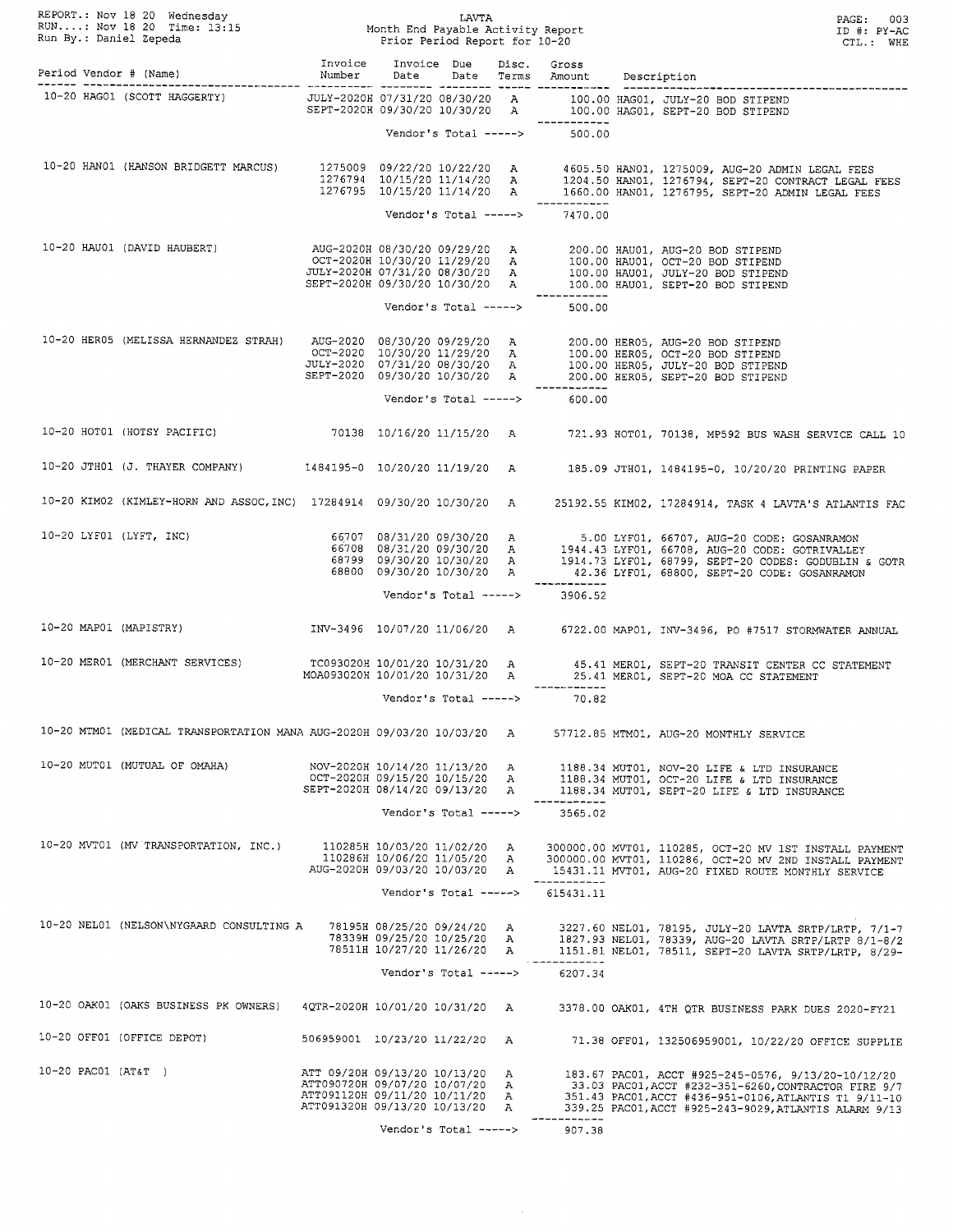| REPORT.: Nov 18 20 Wednesday<br>RUN: Nov 18 20 Time: 13:15 Month End Payable Activity Report<br>Run By.: Daniel Zepeda Music Prior Period Report for 10-20                                                                           |                                                                 |                               |  |                                                 | LAVTA<br>Month End Payable Activity Report<br>Prior Period Report for 10-20<br>PAGE: 004<br>ID #: PY-AC<br>CTL.: WHE                                                                                                                                      |  |  |
|--------------------------------------------------------------------------------------------------------------------------------------------------------------------------------------------------------------------------------------|-----------------------------------------------------------------|-------------------------------|--|-------------------------------------------------|-----------------------------------------------------------------------------------------------------------------------------------------------------------------------------------------------------------------------------------------------------------|--|--|
| Period Vendor # (Name) Mumber Date                                                                                                                                                                                                   | Invoice Invoice Due Disc. Gross                                 |                               |  |                                                 | Date Terms Amount Description                                                                                                                                                                                                                             |  |  |
|                                                                                                                                                                                                                                      |                                                                 |                               |  | -------------<br>Vendor's Total -----> 11056.73 | -20 PAC02 (PACIFIC GAS AND ELECTRIC) 580100620H 10/06/20 11/05/20 11/05/20 A 7859.03 PAC02, 5809326332-3, MOA ELECTRIC 8/31-9/29/<br>606100220H 10/02/20 11/01/20 A 1475.27 PAC02, 6062256368-6, ATLANTIS 8/27/20-9/27/2<br>72609252                      |  |  |
|                                                                                                                                                                                                                                      |                                                                 |                               |  |                                                 |                                                                                                                                                                                                                                                           |  |  |
|                                                                                                                                                                                                                                      |                                                                 |                               |  | Vendor's Total -----> $240.00$                  | 10-20 PAC11 (PACIFIC ENVIROMENTAL SERV) 1942 10/04/20 11/03/20 A 120.00 PAC11, 1942, SEPT-20 RUTAN MONTHLY SERVICE<br>1943 10/04/20 11/03/20 A 120.00 PAC11, 1943, SEPT-20 ATLANTIS MONTHLY SERVIC                                                        |  |  |
|                                                                                                                                                                                                                                      |                                                                 |                               |  | ------------                                    | 10-20 PAC16 (PACIFIC COAST TRANE) S104280 09/30/20 10/30/20 A 1698.40 PAC16, S104280, MP591 HVAC CLEANING SERV CAL<br>S104388 10/15/20 11/14/20 A 544.13 PAC16, S104388, MP579 REPLACE HVAC AIR FILTE                                                     |  |  |
|                                                                                                                                                                                                                                      |                                                                 |                               |  | Vendor's Total -----> 2242.53                   |                                                                                                                                                                                                                                                           |  |  |
| AUG-2020H 08/30/20 09/29/20 A 200.00 PENO1 (JERRY PENTIN) AUG-2020H 08/30/20 09/29/20 A 200.00 PENO1 (JERRY PENTIN)<br>OCT-2020H 10/30/20 11/29/20 A 100.00 PENO1, OCT-20 BOD STIPEND<br>JULY-2020H 07/31/20 08/30/20 A 200.00 PENO1 |                                                                 |                               |  | ___________                                     |                                                                                                                                                                                                                                                           |  |  |
|                                                                                                                                                                                                                                      |                                                                 | Vendor's Total ----->         |  | 600.00                                          |                                                                                                                                                                                                                                                           |  |  |
|                                                                                                                                                                                                                                      |                                                                 |                               |  | ____________                                    | /20201002CH 10/09/20 11/08/20 A 3900.38 PERO1, PERS CLASSIC CONTRIBUTIONS 9/19-10/2<br>20201002NH 10/09/20 11/08/20 A 4459.69 PERO1, PERS NEW CONTRIBUTIONS 9/19/20-10/2/2<br>20201016CH 10/23/20 11/22/20 A 3900.38 PERO1, PERS CLA                      |  |  |
|                                                                                                                                                                                                                                      |                                                                 |                               |  | Vendor's Total -----> $16720.14$                |                                                                                                                                                                                                                                                           |  |  |
|                                                                                                                                                                                                                                      | OCT-2020RH 10/01/20 10/31/20 A                                  |                               |  |                                                 | 10-20 PER03 (CAL PUB EMP RETIRE SYSTM) NOV-2020H 10/14/20 11/13/20 A 36354.51 PER03, NOV-20 HEALTH INSURANCE<br>OCT-2020CH 10/01/20 10/31/20 A 770.33 PER03, OCT-20 HEALTH INSURANCE-RAIL CORRECTI<br>770.33-PER03, OCT-20 HEALTH INSURANCE-RAIL REVERSAL |  |  |
|                                                                                                                                                                                                                                      |                                                                 |                               |  | Vendor's Total -----> 36354.51                  |                                                                                                                                                                                                                                                           |  |  |
|                                                                                                                                                                                                                                      |                                                                 | Vendor's Total ----->         |  | ------------<br>4222.68                         | 10-20 PER04 (CALPERS RETIREMENT SYSTEM) 20201002H 10/09/20 11/08/20 A 2110.07 PER04, PERS 457 CONTRIBUTIONS 9/19/20-10/2/2<br>20201016H 10/23/20 11/22/20 A 2112.61 PER04, PERS 457 CONTRIBUTION 10/3/20-10/16/2                                          |  |  |
|                                                                                                                                                                                                                                      |                                                                 |                               |  |                                                 | 10-20 PLAO2 (PLANETERIA MEDIA LLC) 17872 10/15/20 11/14/20 A 325.00 PLAO2, 17872, WEB HOSTING OCT-20                                                                                                                                                      |  |  |
| 10-20 RIC03 (RICHARD MILLER)                                                                                                                                                                                                         |                                                                 |                               |  |                                                 |                                                                                                                                                                                                                                                           |  |  |
|                                                                                                                                                                                                                                      |                                                                 | 2020-101H 08/26/20 09/25/20 A |  |                                                 | 2137.00 RIC03, 2020-101, MP548 EMERGENCY SUPPORT:VPN                                                                                                                                                                                                      |  |  |
| 10-20 SCF01 (SC FUELS)                                                                                                                                                                                                               | 4428476 10/02/20 11/01/20 A                                     | 4443527 10/20/20 11/19/20 A   |  |                                                 | 12785.80 SCF01, 4428476, 10/2/20 FUEL DELIVERY<br>13318.65 SCF01, 4443527, 10/20/20 FUEL DELIVERY                                                                                                                                                         |  |  |
|                                                                                                                                                                                                                                      |                                                                 | Vendor's Total ----->         |  | 26104.45                                        |                                                                                                                                                                                                                                                           |  |  |
| 10-20 SHI02 (SHI INTERNATIONAL CORP)                                                                                                                                                                                                 |                                                                 |                               |  |                                                 | B1220724CH 10/01/20 10/31/20 A 1500.00 SHI02, B12207243, MP493 ESET VIRUS-CORRECTIO B1220724RH 10/01/20 10/31/20 A 1500.00-SHI02, B12207243, MP493 ESET VIRUS-REVERSAL                                                                                    |  |  |
|                                                                                                                                                                                                                                      |                                                                 | Vendor's Total ----->         |  | .00                                             |                                                                                                                                                                                                                                                           |  |  |
| 10-20 SOL01 (SOLUTIONS FOR TRANSIT)                                                                                                                                                                                                  | 20-1005LA 10/05/20 11/04/20 A                                   |                               |  |                                                 | 2083.33 SOL01, 20-1005LAVTA, SEPT-20 CLIPPER ANALYSI                                                                                                                                                                                                      |  |  |
| 10-20 STA01 (STATE COMPENSATION FUND)                                                                                                                                                                                                | OCT-2020H 09/21/20 10/21/20 A<br>SEPT-2020H 08/21/20 09/20/20 A |                               |  |                                                 | 1395.33 STA01, OCT-20 WORKER'S COMP PREMIUM<br>1395.33 STA01, SEPT-20 WORKER'S COMP PREMIUM                                                                                                                                                               |  |  |
|                                                                                                                                                                                                                                      |                                                                 | Vendor's Total ----->         |  | 2790.66                                         |                                                                                                                                                                                                                                                           |  |  |
| 10-20 STA04 (STATE BOARD OF )                                                                                                                                                                                                        | QTR3-2020H 10/23/20 11/22/20  A                                 |                               |  |                                                 | 1054.00 STA04, 2020 QTR 3 STORAGE TANK MAINTENANCE T                                                                                                                                                                                                      |  |  |
| 10-20 STA05 (STATE BOARD OF EQUAL)                                                                                                                                                                                                   | QTR3-2020H 10/23/20 11/22/20 A                                  |                               |  |                                                 | 691.00 STA05, 2020 QTR 3 EXEMPT BUS OPERATOR FUEL T                                                                                                                                                                                                       |  |  |
| 10-20 STA13 (STAPLES CREDIT PLAN)                                                                                                                                                                                                    | OCT-2020H 10/09/20 11/08/20 A<br>SEPT-2020H 09/08/20 10/08/20 A |                               |  | -----------                                     | 79.19 STA13, OCT-20 CC STATEMENT<br>264.50 STA13, SEPT-20 CC STATEMENT                                                                                                                                                                                    |  |  |
|                                                                                                                                                                                                                                      |                                                                 | Vendor's Total ----->         |  | 343.69                                          |                                                                                                                                                                                                                                                           |  |  |
| 10-20 TAX07 (ASMA SYEDA)                                                                                                                                                                                                             |                                                                 |                               |  |                                                 | 10-6-20H 10/15/20 11/14/20 A 10.52 TAX07, PARATAXI REIMBURSE 10/6/20                                                                                                                                                                                      |  |  |

 $\sim 400$